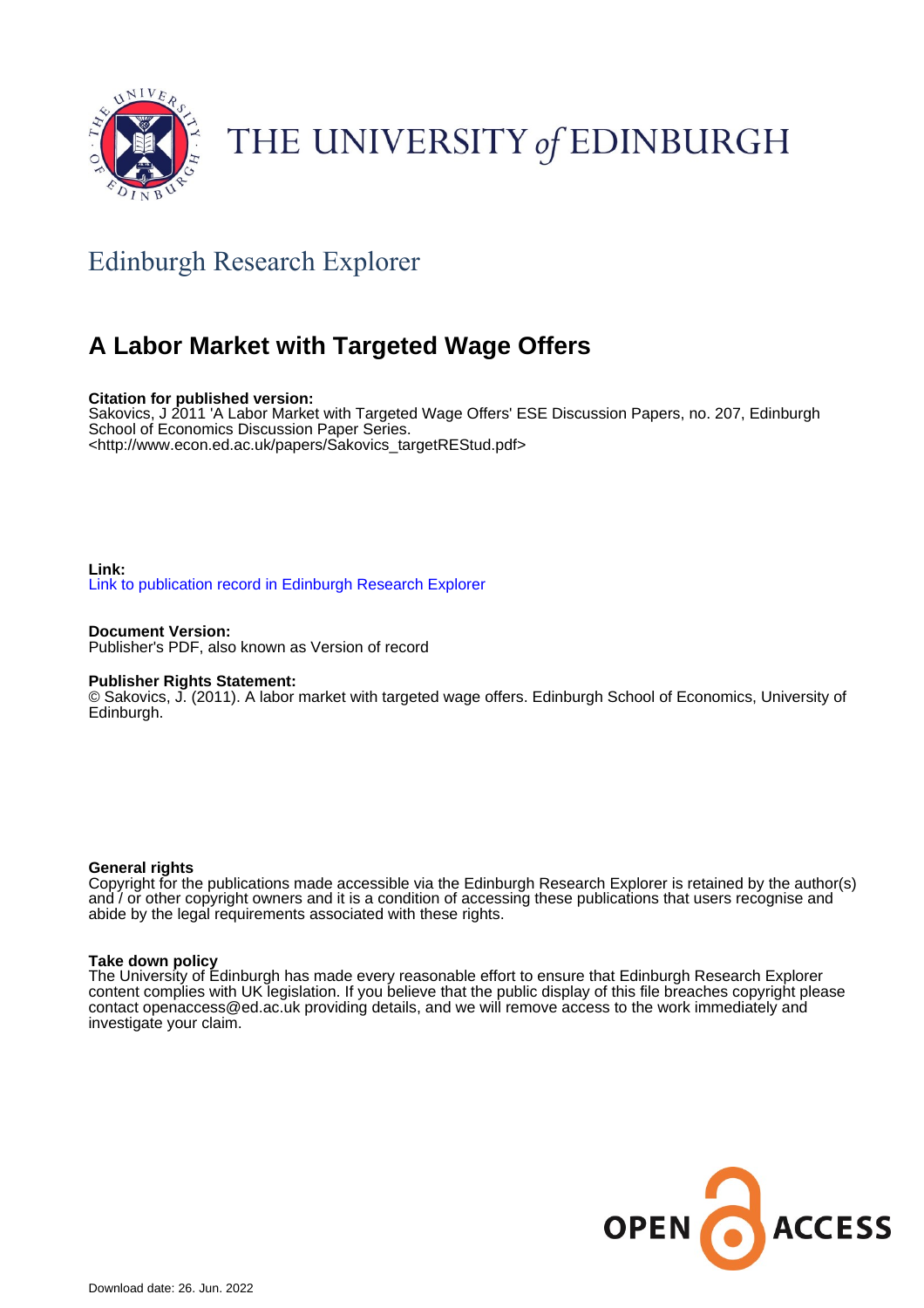

# **Edinburgh School of Economics Discussion Paper Series**  Number 207

# *A labor market with targeted wage offers*

**József Sákovics** The University of Edinburgh

> Date June 2011

*Published by* School of Economics University of Edinburgh 30 -31 Buccleuch Place Edinburgh EH8 9JT +44 (0)131 650 8361 http://edin.ac/16ja6A6



THE UNIVERSITY of EDINBURGH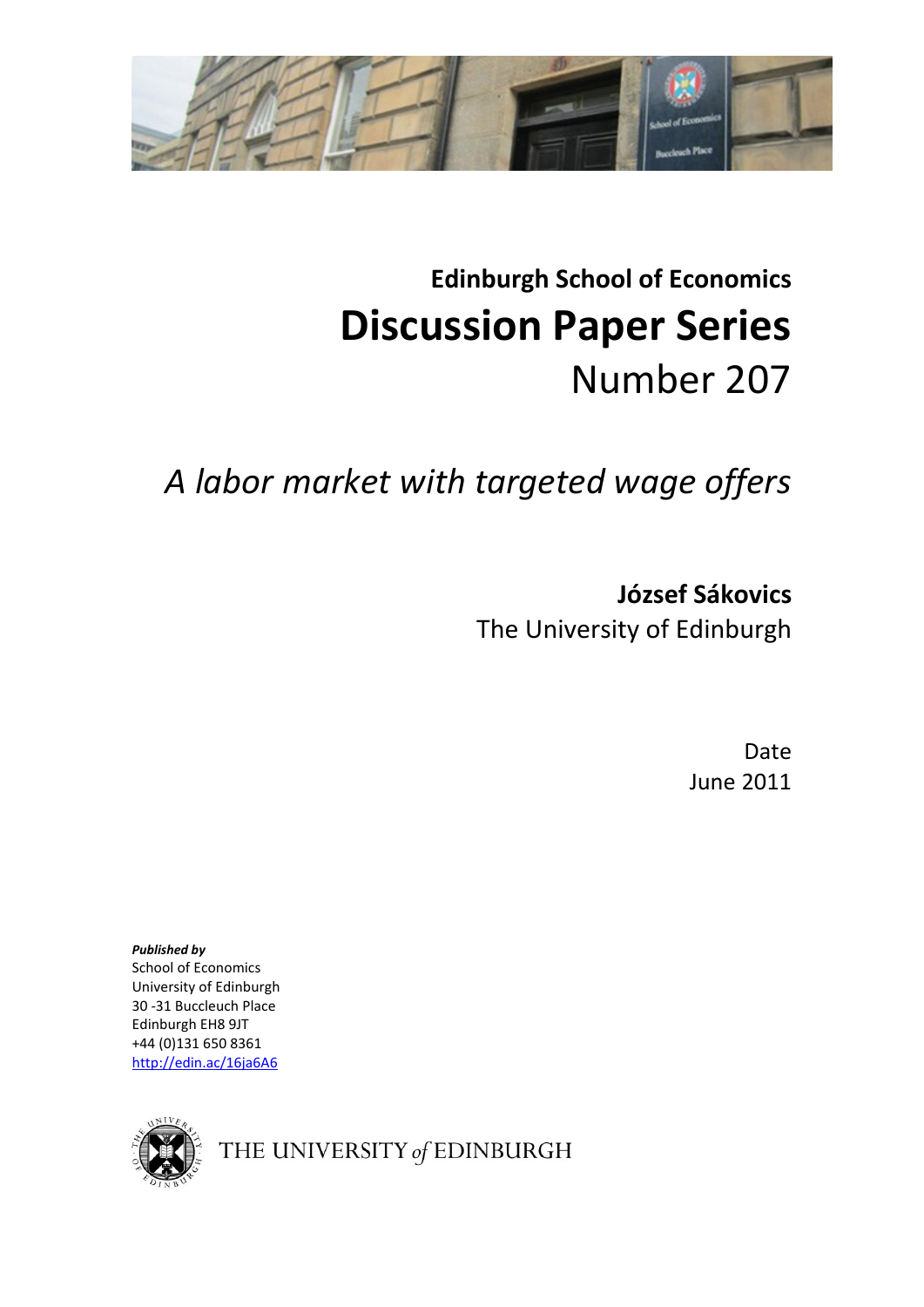# A labor market with targeted wage offers

József Sákovics\*

The University of Edinburgh

June 21, 2011

#### Abstract

We model a market for highly skilled workers, such as the academic job market. The outputs of Örm-worker matches are heterogeneous and common knowledge. Wage setting is synchronous with search: firms simultaneously make one personalized offer each to the worker of their choice. With large frictions (delay costs), efficient coordination is not possible, but for small frictions efficient matching with Diamond-type monopsony wages is an equilibrium.

## 1 Introduction

We consider labor markets for professionals, who are either finishing their training, or their current performance is public information. They could be doctors, lawyers, MBAs, PhDs, fund managers, athletes, musicians, chefs etc. The common (stylized) characteristic of these markets is that the productivity of workers is both identity and match dependent. This feature not only has implications for the efficiency properties of the match, but also has important consequences for the microstructure of the operation of the decentralized labor

This paper was written while I was visiting UC Santa Cruz. I am grateful for comments at seminar presentations at Arizona State University, Stanford and UC Santa Cruz .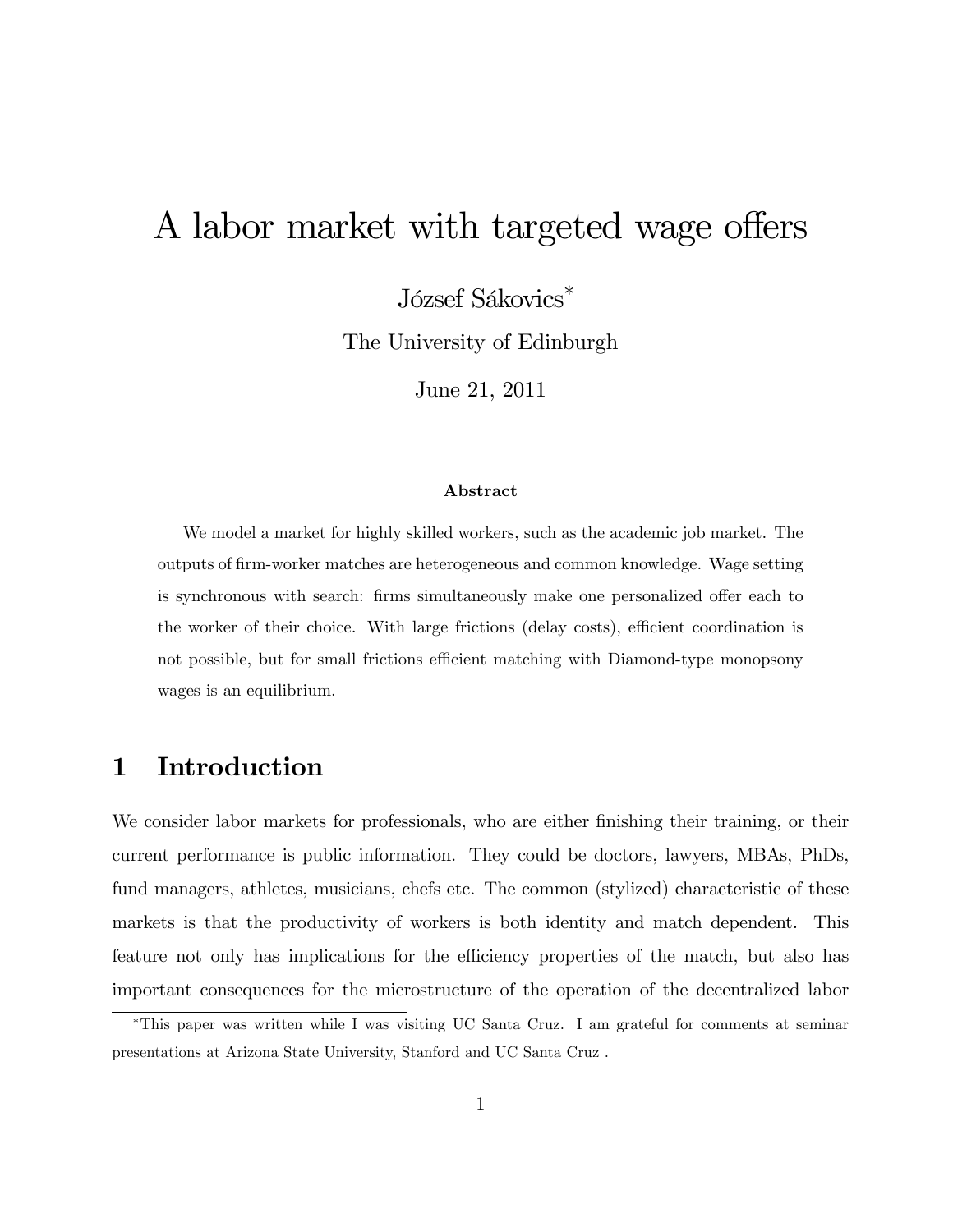market. Indeed, in our model – as often in real life<sup>1</sup> – the firms choose who to make a personalized job offer to. This procedure would seem out of place if workers were homogeneous.

Our market is liable to suffer from two types of inefficiencies, caused by market imperfections:<sup>2</sup> the coexistence of unfilled vacancies and qualified job seekers (*frictional* unemployment); and *mismatch*, where workers could be reassigned to different jobs in a way to increase aggregate production.<sup>3</sup>

The recently Nobelized search and matching theory has been the standard  $-$  and rather successful – method for the analysis of labor markets, both theoretically and empirically.<sup>4</sup> Our contribution belongs to the family of complete information models within this literature. The sub-field can be split into two camps. One of them uses  $ex$  post wage setting: first firms and workers meet (according to some well-specified procedure, described via a matching function) and once they are matched they negotiate the wages. These models typically exhibit a holdup-like feature, called the Diamond (1971) paradox: despite the existence of either unemployed workers or unfilled vacancies, the terms of trade (wages) are determined as if the negotiation among the matched parties was taking place in isolation, with no outside opportunities, no matter how inexpensive it is to switch partners. The alternative family of models has ex ante wage setting, where the firms commit to wage offers before the matching occurs (see Butters  $(1977)$ , Montgomery  $(1991)$ , Peters  $(1991)$  and their followers<sup>5</sup>). Here hold up is no longer a problem and the matching process is also more interesting, as now the workers can condition

<sup>&</sup>lt;sup>1</sup>Even if actually workers apply first, they typically use "blanket" application strategies, which effectively give the relevant choice over to the firms.

<sup>&</sup>lt;sup>2</sup>Of course, there are many other inefficiencies associated with the labor market, like structural unemployment, discrimination, distortions caused by labor laws etc.. However, these are not caused by the market institution itself and hence are not subjects of this study.

<sup>&</sup>lt;sup>3</sup>Note that this is a different definition of mismatch from Shimer's (2007), which is closer to structural unemployment, in a multimarket context.

<sup>&</sup>lt;sup>4</sup>See Rogerson et al. (2005) and the Scientific Background on the Sveriges Riksbank Prize in Economic Sciences in Memory of Alfred Nobel 2010, for surveys.

<sup>&</sup>lt;sup>5</sup>There is also a small literature, started by McAfee (1993), on competing mechanism designers, where instead of wages, entire mechanisms (for wage determination) are posted by the firms.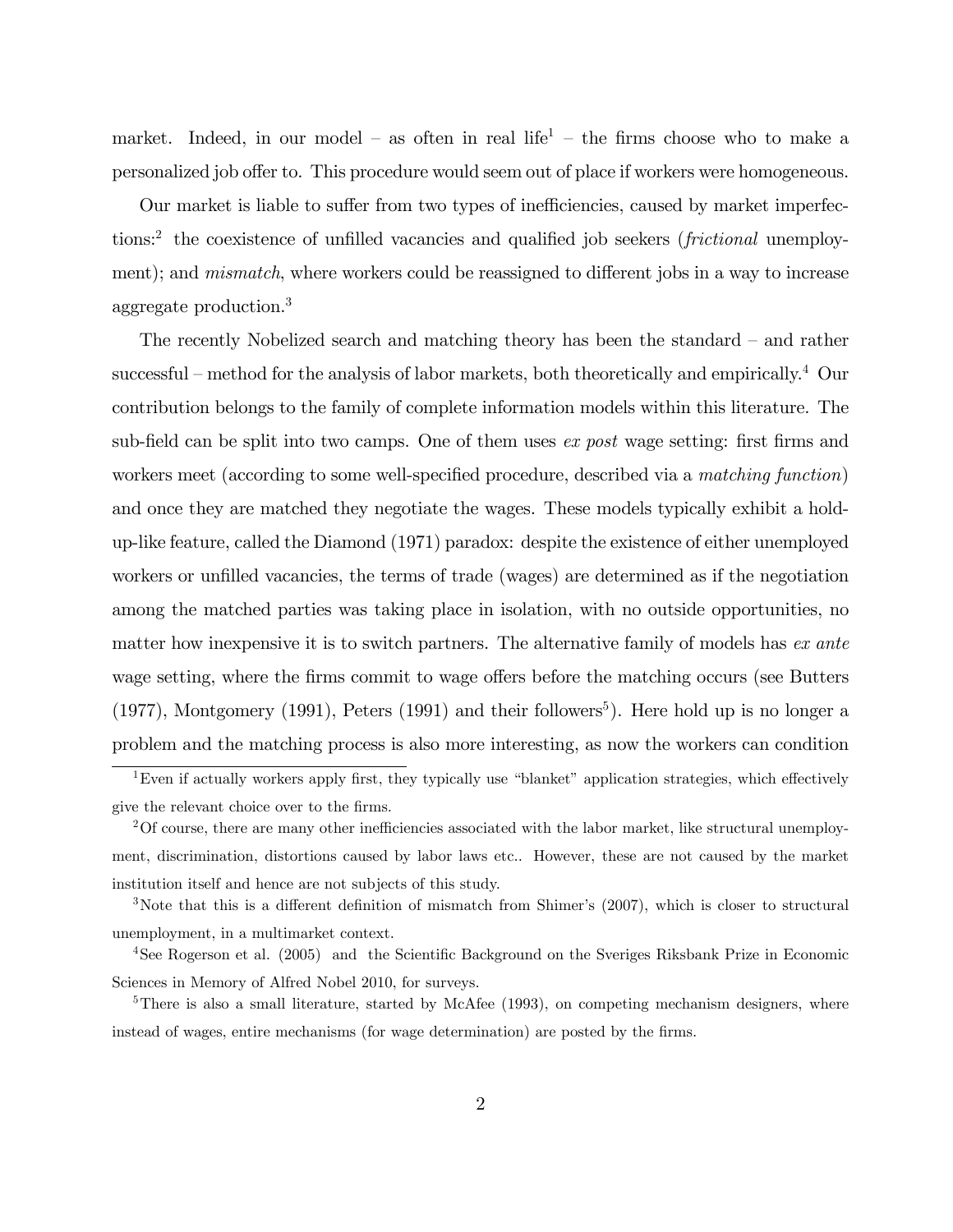their search strategy on the posted wages, what then feeds back into the competition among firms. The principal novelty we introduce<sup> $6$ </sup> is that wages are not determined either before or after the matching. Rather, we have *synchronous* wage setting: each firm with a vacancy has to "address" its offer to a worker, thereby choosing wages and matches at the same time.

We start with the derivation of the unique sub-game perfect equilibrium for the case of two firms (and at least two workers). When both firms would prefer to hire the same worker and the discount factor is low, the equilibrium involves "double mixing:" mixed strategies are used both to select the worker to target and for the wage offered to the better worker. Due to the double mixing, the outcome exhibits both (temporary) frictional unemployment and (permanent) mismatch. Wages for the sought after worker are drawn from an interval. Its lower bound is shown to be her continuation value when both firms have offered to her. The upper bound is the lowest competitive wage.

As the discount factor rises, the upper end of the support of the wage distribution for the top worker does not rise above the lowest competitive wage, despite her increased bargaining power and despite the fact that with a higher discount factor firms are more willing to "poach"; as, if they are unsuccessful, they still have a significant continuation value. The reason for this is that the weaker Örm still has the outside option of hiring the weaker worker, which limits how much it is willing to bid for the better worker. The better worker's improved bargaining position manifests itself instead in that the lower bound of her equilibrium wage distribution increases.

When the discount factor is sufficiently high, the equilibrium undergoes a metamorphosis: the weaker firm gives up on trying to compete, and the equilibrium is an efficient matching with monopsony wages. While efficient matching when frictions are still present is remarkable, even more striking is that the equilibrium has a distinct Diamond (1971) paradox flavor: we have a nearly frictionless decentralized market leading to the monopsony prices. The underlying logic is entirely different though, as we explain below, it has nothing to do with the hold-up scenario.

 $6$ See our discussion of Konishi and Sapozhnikov (2008) below.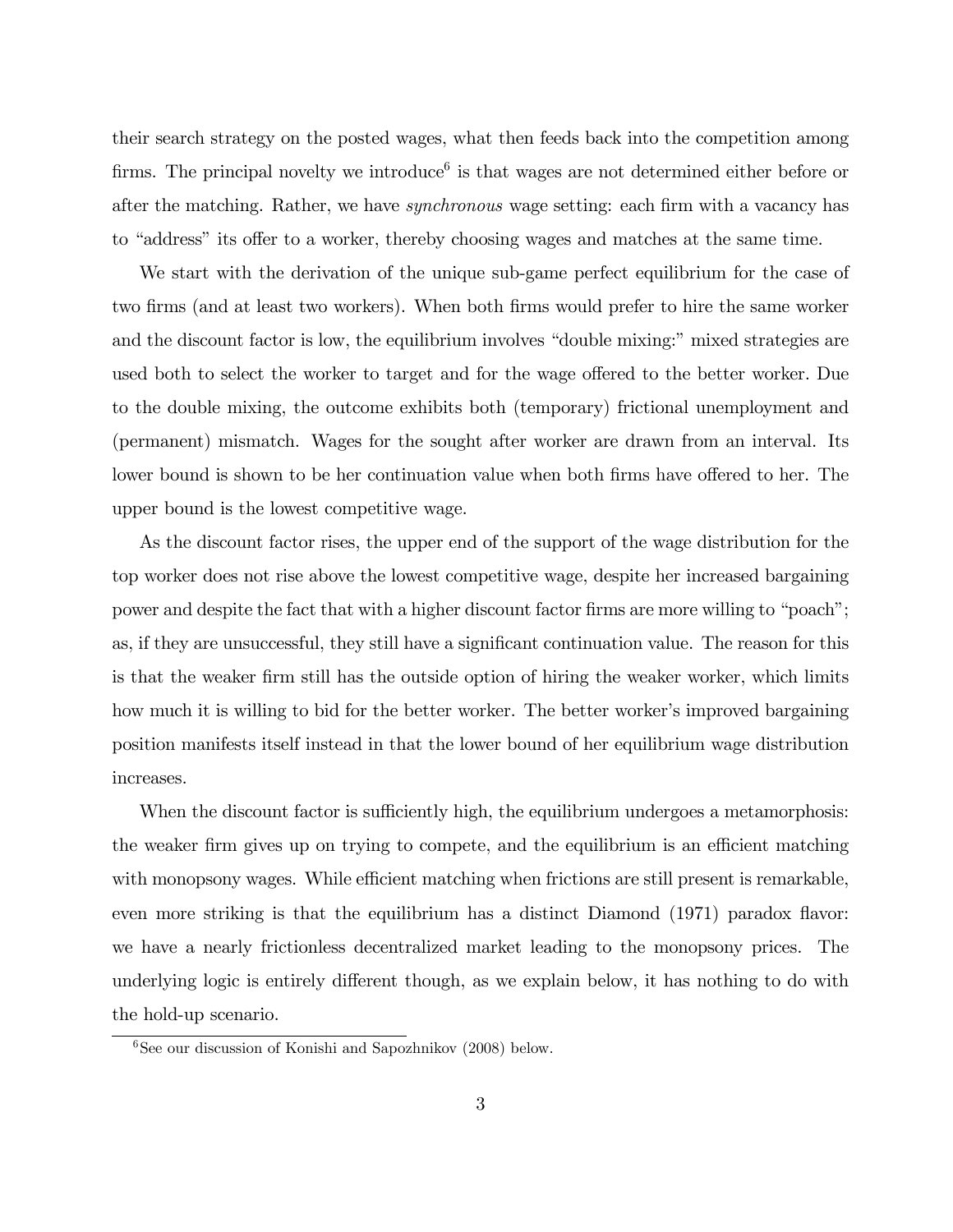Let us return to the efficient strategy profile, where each firm makes an exclusive offer to its corresponding worker and hence wages are the monopsony ones. At first glance, one would think that this could not constitute an equilibrium. If both firms offer zero wages then there seems to exist a profitable deviation where the weaker firm offers  $\varepsilon$  to poach its preferred worker. However, outbidding your competitor is not sufficient to obtain the services of a worker. It is also necessary that the worker be willing to accept the highest wage. As it happens, the fact that the worker was willing to accept zero in the putative equilibrium does not imply that she would also accept a deviant offer of  $\varepsilon > 0$ . The difference is that, in the first case, rejecting the offer would only delay the inevitable, as no other firm would be around to put an upward pressure on the wage. However, following the deviation, rejecting both offers would lead to a subgame where there are still two firms left. The continuation value of the top worker following such a double rejection is the lower bound of the mixing distribution, which we show to approach the (lowest) competitive wage as the discount factor tends to 1. This effect would make the incentive to poach disappear exactly at the limit (by the very definition of the competitive wage).

Our model also includes a "vetting" cost, which plays an important role here. This cost is incurred only once, as the first binding offer is made to a worker. As a result, if  $\sim$  following a deviation by the weaker firm  $-$  the better worker receives two offers, her continuation value is that of a game with these two Örms, where the vetting cost of (only) this worker has already been incurred by both firms. Such a game is biased in favor of the better worker, as firms now need to pay a vetting cost to make an offer to the weaker worker but not if they continue to bid for her. As a result, the upper bound of the wage distribution for the best worker shifts up by the value of the vetting cost. That is, in the continuation game the highest possible wage offers are strictly higher than in the first period. As the collapse of the mixing interval on the upper bound happens here as well, a high enough discount factor leads to a situation where the continuation value of the better worker is higher than the lowest competitive wage, the highest wage the weaker firm is willing to pay her in the first period. Consequently, poaching cannot happen and we end up with the Diamond equilibrium.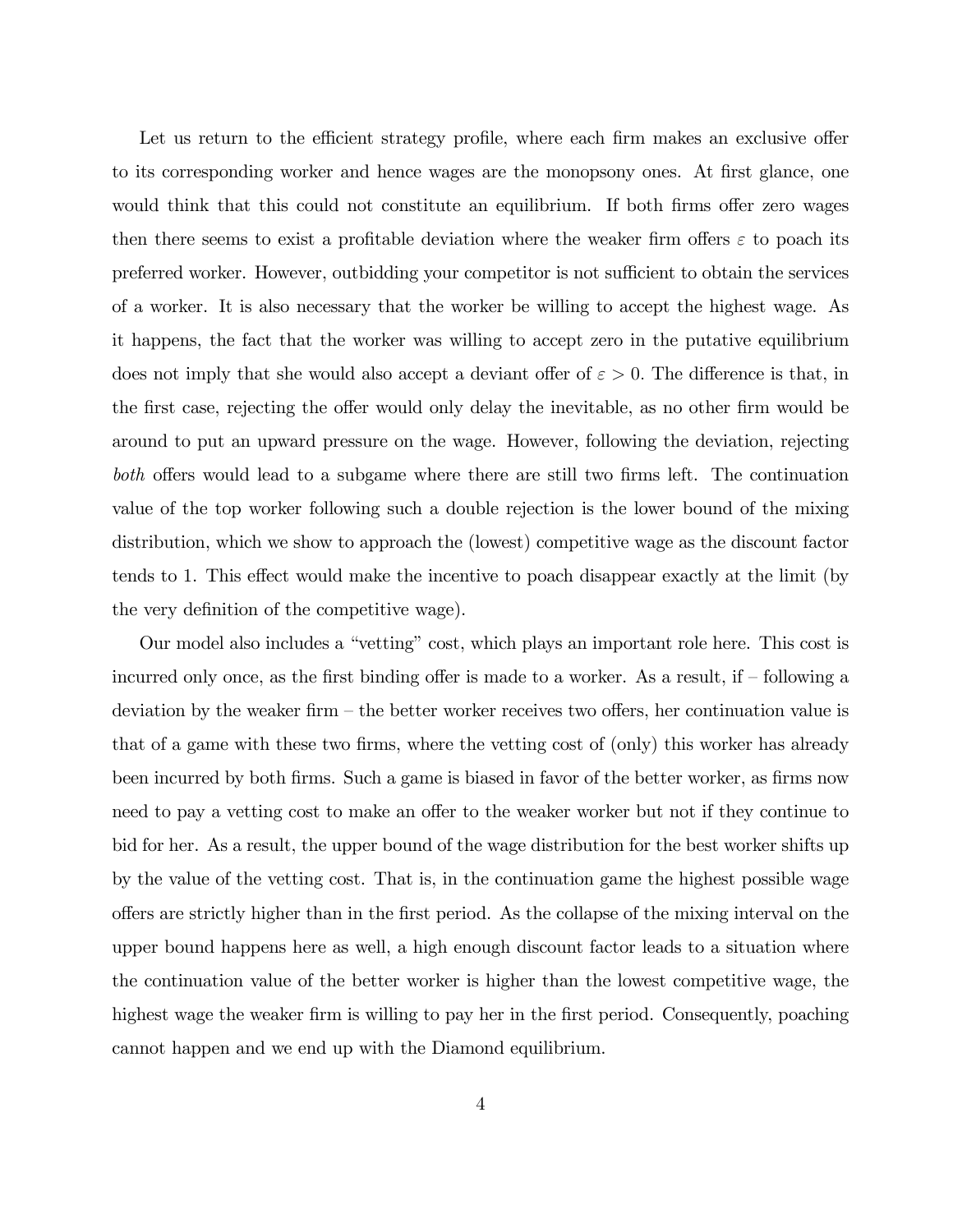It is remarkable that it is exactly the improvement in the workers' bargaining position that leads to an equilibrium with the lowest possible wages. Because the workers are so powerful when there is competition for them, the firms shy away from competition. Workers would benefit from being able to commit to accepting below competitive wages.

The characterization of equilibria becomes exceedingly difficult as the number of firms grows. Nevertheless, we show that the Diamond outcome continues to be an equilibrium for an arbitrary number of firms, if the discount factor is sufficiently high. We can do that because in the continuation following a unilateral deviation by a firm there are always only two firms left  $\sim$  since all the others will have traded according to the equilibrium strategies  $\sim$ , which is exactly the situation we have already characterized.

We also show that to obtain the above result it does not matter the number of vacancies firms have; or whether there are more workers than firms; or whether the workers can hold on to an offer or not.

Finally, we also look at the case where firms can commit not to make a second offer to the same worker. We show that the Diamond equilibrium is no longer possible, as the combination of commitment and lack of direct competition eliminates the high continuation value for a worker who receives two offers. When there are only two firms, the equilibrium is the same as without commitment (and low discount factor), with the only difference that now workers have a zero continuation value, so the support for the wage distribution starts at the worker's outside option, leading to a lower expected wage for the better worker.

## 1.1 A brief review of the closely related literature

The most relevant direct precursor to this contribution is De Fraja and Sákovics (2001). In that paper we allowed for many-to-one matching (together with ex post price determination) that potentially created local market conditions that reversed the aggregate ones. We have shown how this could affect the performance of a decentralized market. However, the matching function was exogenously given there. In this paper we endogenize who matches with whom,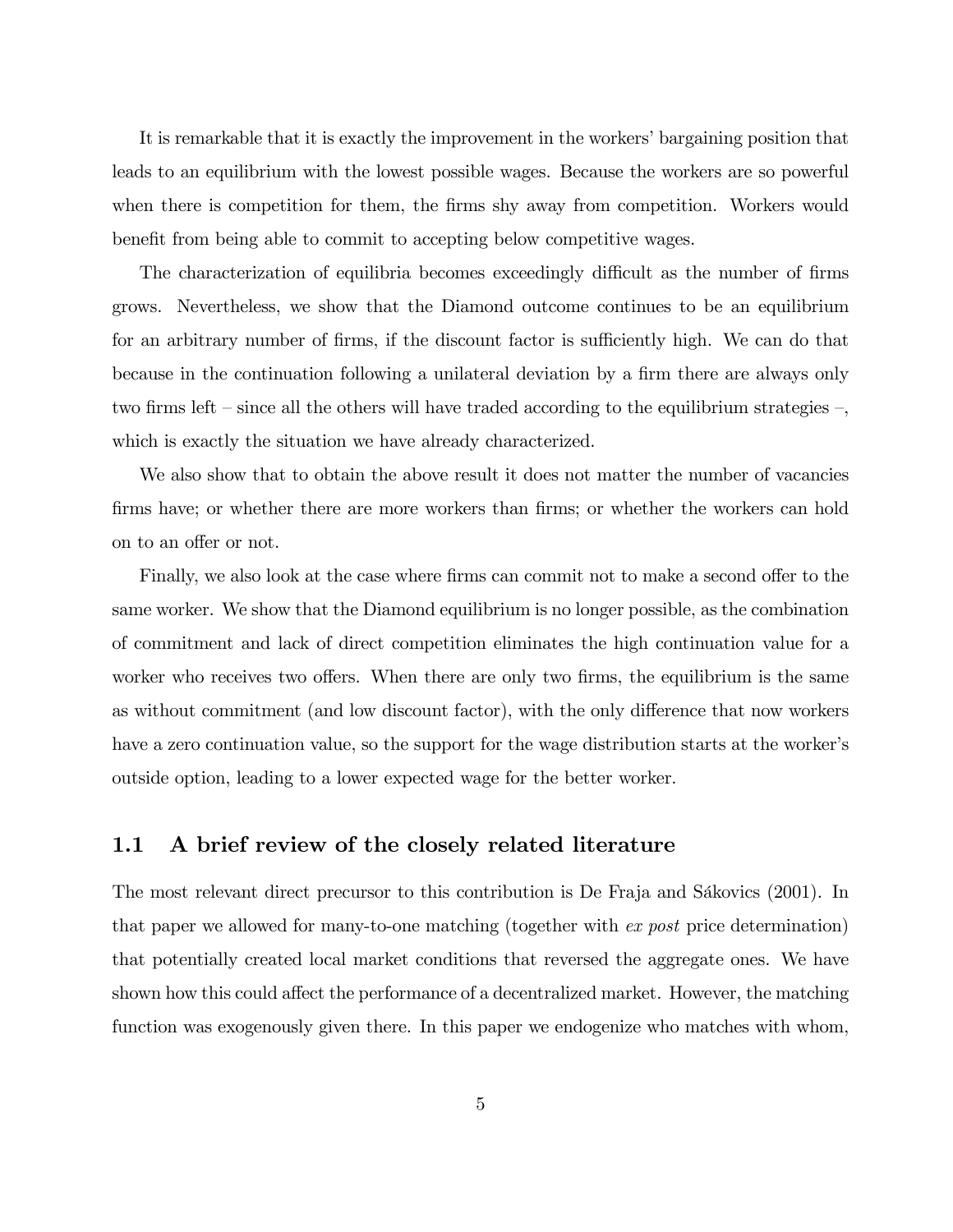while maintaining the possibility of market power reversal. In the literature with  $ex$  ante wage setting mentioned above, not only is there no reversal, but one side of the market sets the conditions of trade and the other chooses who to attempt to trade with. In the current model the same side of the market takes both decisions, thereby changing the nature of competition.

Shi (2001) also presents a model with two-sided heterogeneity, where firms set wages and they can specify the type of worker they would like to hire. The equilibrium is efficient and involves no competition for workers. His model differs from ours in two major respects: First, there is a large number of workers of each skill level. Consequently, targeting a skill level does not imply targeting an individual. Second, there is free entry of firms, leading to zero profits in equilibrium. This makes it easy to discourage poaching.

Bulow and Levin (2006) analyze the special case of our job market where the value of a match is the product of the worker and firm productivities. They consider universal wages: a firm must hire the best worker that shows up for the wage it has advertised. While this is the opposite of targeting, their model provides an interesting benchmark to compare our results to. Their unique (mixed strategy) equilibrium exhibits some mismatch but no frictional unemployment. Wages are not only infra-competitive but they are compressed: the better the worker the farther below competitive his wage is. Importantly, due to the relatively high efficiency of the matching, the firms benefit from the losses of the workers: they earn ultra-competitive profits.

The closest paper to ours is Konishi and Sapozhnikov (2008). Though they do not have the same motivation, they also present a model with targeted offers  $-\text{in}$  the context of an abstract assignment problem and assuming a supermodular output matrix. The dynamic variant of the model of Konishi and Sapozhnikov (2008) is cleverly set-up in a way that avoids simultaneous competition in equilibrium. By assuming that offers to a worker are made once and for all and that there is no cost of delay, they are able to construct (pure strategy) equilibria where only a single firm makes an offer in each period. Note that their assumptions amount to giving the last word to the firm moving later, implying that wage competition for a worker cannot occur, as whoever attempts to overbid a follower will be matched by it anyway and hence will not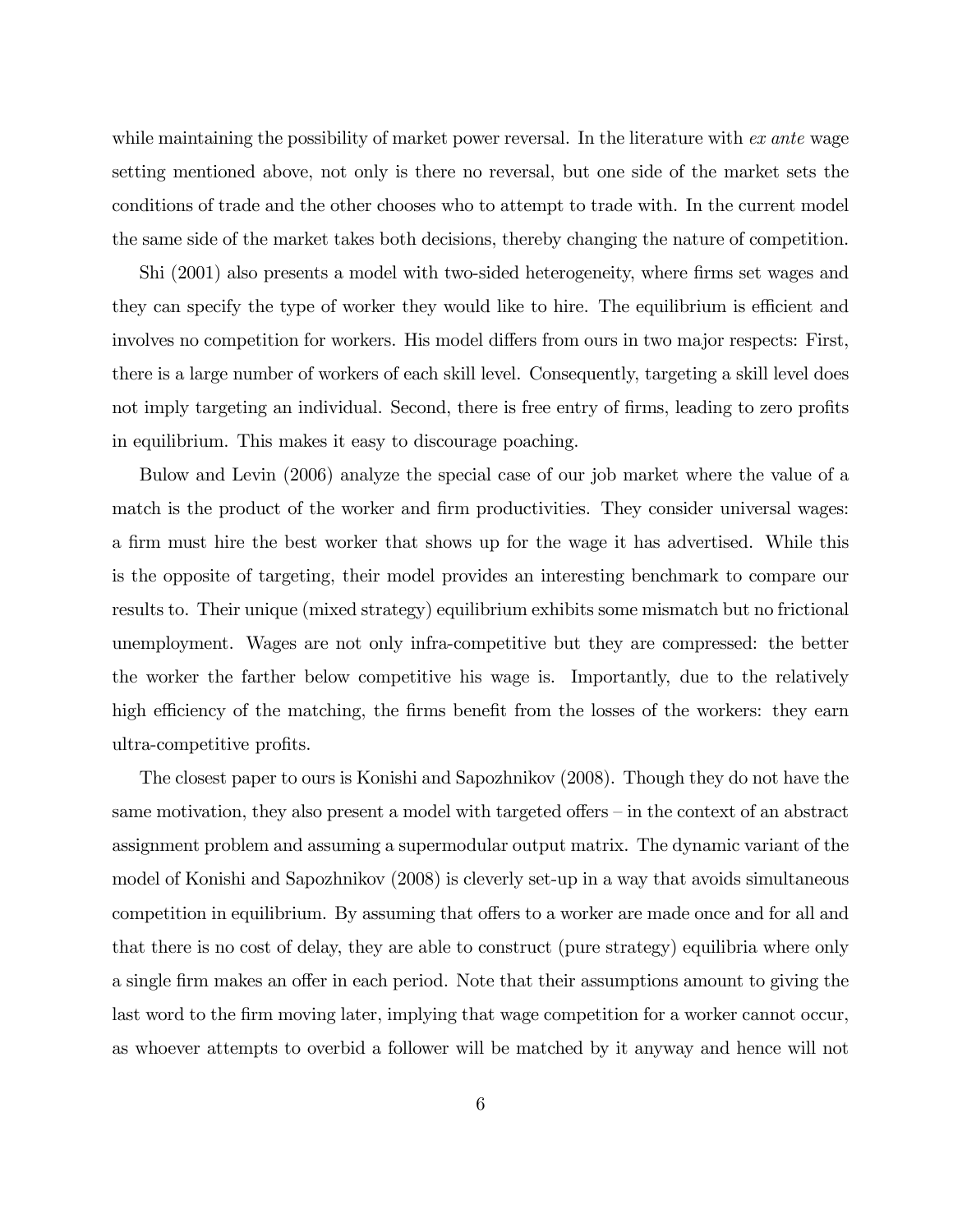be able to hire that worker. The main point of our model is to draw attention to the intrinsic interest of (endogenous) instantaneous local competition in the dynamic context, which was finessed by Konishi and Sapozhnikov (2008).

Finally, we should mention that there exist centralized models of labor matching markets which involve firms targeting workers and endogenous wages.<sup>7</sup> The pioneer work in this area is Crawford and Knoer (1981). Their model requires that a firm  $-$  myopically  $-$  always offer to its most preferred worker at the "going" wage vector, thereby enforcing competition and ensuring a competitive outcome.

## 2 The model

There are M firms, each with a single vacancy, and  $N \geq M$  workers,<sup>8</sup> each looking for a job. It is common knowledge that the joint output of Firm i and Worker j would be  $p_{ij} > 0$ . We make no restriction on the output matrix, except that of genericity:

Assumption 1 There exists a unique matching of workers to firms that maximizes aggregate output.

If Firm i hires Worker j at wage  $w_{ij}$  then the firm's payoff is  $p_{ij} - w_{ij}$ , while the worker obtains  $w_{ij}$ . For convenience, the outside options of both firms and workers are normalized to zero.

The market operates as follows. In period 1, simultaneously and independently, each firm makes a single offer to the worker of their choice. It costs  $c > 0$  to approach a worker for the first time. Any subsequent offers to the same worker are free.<sup>9</sup> We assume that  $c < \min p_{ij}$ ,

<sup>7</sup>We consider the large body of models with non-transferable utility too far removed to discuss them in this short overview.

<sup>&</sup>lt;sup>8</sup>We analyze the case of  $N < M$  in Section 5.1.

<sup>&</sup>lt;sup>9</sup>Think of c as the administrative cost of vetting a worker. We could easily extend the model to endogenize a reason for vetting. Say, there is a small probability that the candidate is not suitable. For small vetting cost, the optimal policy would be to vet candidates with a probability high enough so that an unsuitable candidate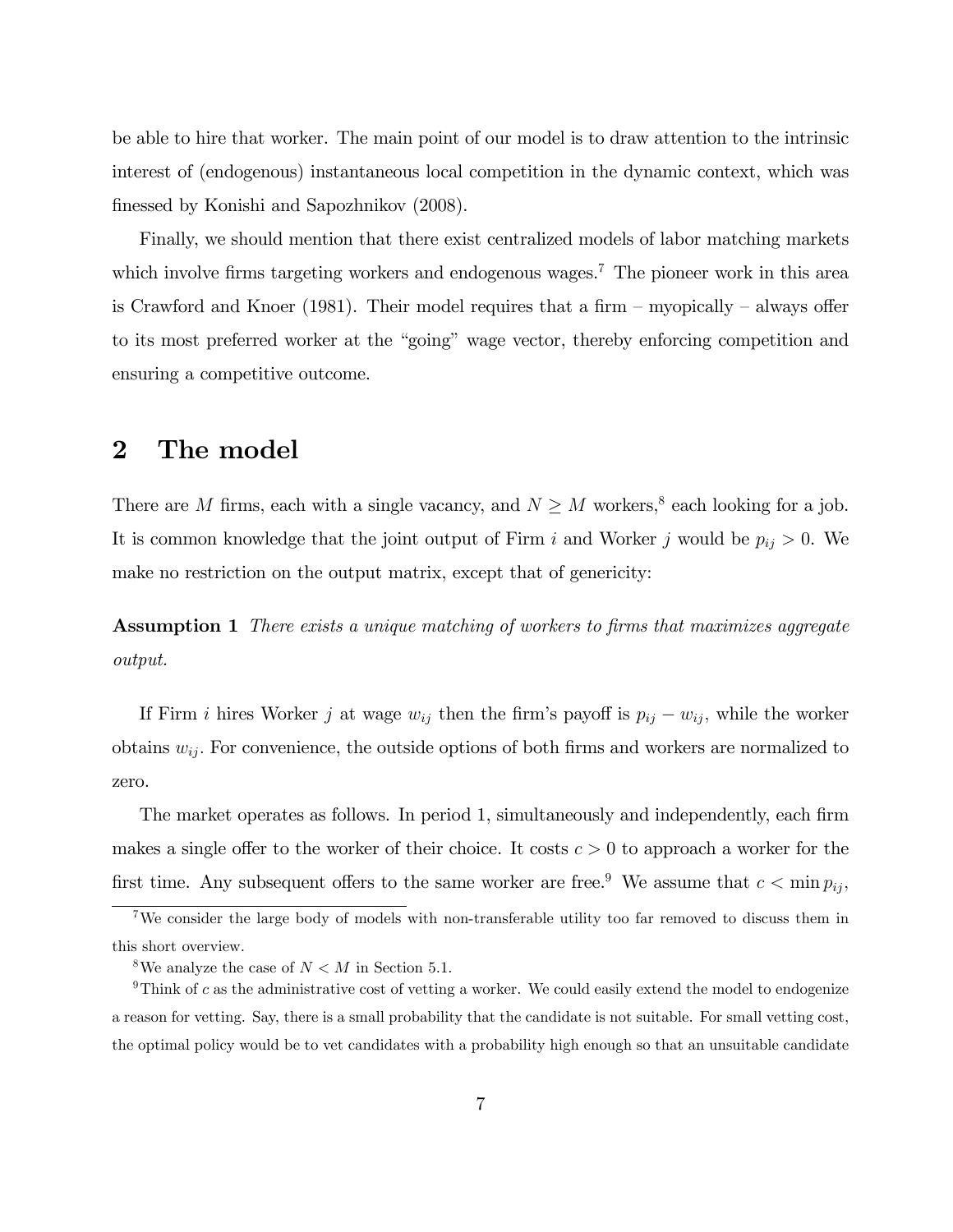so that it does not discourage any match. The workers who receive (one or more) offers either accept one of those (in which case the firm whose offer has been accepted and the worker exit the market) or reject all offers. In the subsequent periods, the firms with unfilled vacancies keep making offers to the available workers until all vacancies get filled. Firms and workers discount the future by the common discount factor  $\delta \in [0, 1)$ .

We start with the analysis of the "simple" case of only two firms:

## 3 Duopsony

By Assumption 1 there is a unique efficient matching. There are two possible cases: either both firms weakly prefer their partner in the efficient matching to the other one or not. In the first case firms have no incentive to compete, so we have a unique equilibrium with the efficient matching and zero prices. Therefore, we will concentrate our analysis on the alternative scenario. Let us denote the firm whose preferences agree with efficiency by  $H$ and the other one by L. Also let the efficient partner of H be denoted by  $h$ , and the efficient partner of  $L$  by  $l$ . Thus we have that

$$
p_{Ll} + p_{Hh} > p_{Lh} + p_{Hl} \tag{1}
$$

and

$$
p_{Hh} > p_{Hl}, p_{Lh} > p_{Ll}.\tag{2}
$$

We start our analysis by establishing the competitive benchmark: the hypothetical outcome in a centralized, frictionless market. The defining characteristic of such an equilibrium is that  $-\text{taking the equilibrium wages as given – no firm would strictly prefer to hire a worker.}$ different from the one it hires in equilibrium.

would be indifferent to chance getting caught (which would mean a utility loss for him). In that case c would be the expected vetting cost (and with positive probability unsuitable workers would be hired). As long as suitability were independent of productivity, interpreting N as the realized number of workers, there would be no change in the equilibrium strategies.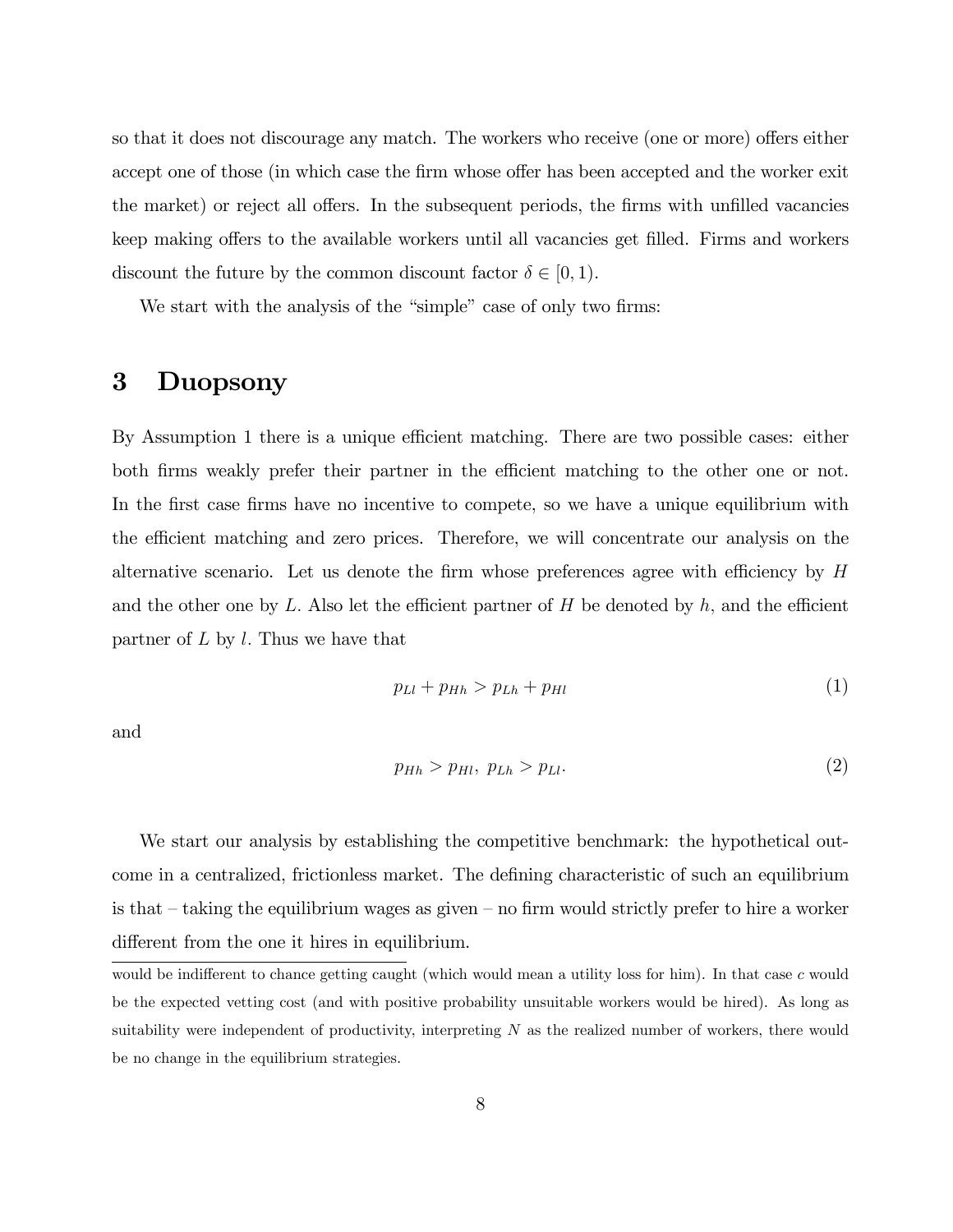**Proposition 1** In all competitive equilibria the matching is efficient. Moreover, in the lowestwage competitive equilibrium wages are  $w_l^c = 0$  and  $w_h^c = p_{Lh} - p_{Ll}$ .

Proof: First, note that both firms must hire a worker in competitive equilibrium. Next, note that no firm will hire a worker who is not included in the efficient matching. To see this, note that otherwise there would be a worker included in the efficient matching who did not get hired. This worker and the firm who hired the worker off the efficient matching would both be better off trading with each other at the wage paid to the worker off the efficient matching. Next, we show that matching must be positively assortative (PAM). Assume to the contrary that Firm L hires Worker h (and thus Firm H hires Worker  $l$ ). For this to be a competitive equilibrium, we would need that no traders would like to switch partners at the going wages:  $p_{Ll}-w_{Hl} \leq p_{Lh}-w_{Lh}$  and  $p_{Hh}-w_{Lh} \leq p_{Hl}-w_{Hl}$ , implying  $p_{Hh}-p_{Hl} \leq w_{Lh}-w_{Hl} \leq p_{Lh}-p_{Ll}$ contradicting Assumption 1. Hence we must have PAM in equilibrium. Using the same logic as before, PAM implies  $p_{Lh}-p_{Ll} \leq w_{Hh}-w_{Ll} \leq p_{Hh}-p_{Hl}$ . Noting that the lowest individually rational salary for Worker l is zero completes the proof. Q.E.D.

Now, the equilibrium in our decentralized market:

**Proposition 2** The two-firm game has a generically unique subgame-perfect equilibrium (SPE). There exists a well-defined value,  $\underline{w} \in [0, w_h^c + c)$ , such that

i) if  $\underline{w} \leq w_h^c$ : L with probability  $\Pi_l^L = \frac{p_{Hh} - \delta(p_{Hl} - c) - w_h^c}{p_{Hh} - \delta(p_{Hl} - c)}$ , offers a zero wage to l, while with the remaining probability it makes an offer to h, mixing with  $F_h^L(x) = \frac{\Pi_l^L}{1 - \Pi_l^L} \cdot \frac{x}{p_{Hh} - \delta(p_H)}$  $p_{Hh}-\delta(p_{Hl}-c)-x$ over the interval  $[\underline{w}, w_h^c]$ ; H makes an exclusive offer to h, offering zero with probability  $Z =$  $p_{Ll}(1-\delta)+\delta c$  $\frac{p_{Ll}(1-\delta)+\delta c}{p_{Lh}-\delta(p_{Ll}-c)-\underline{w}}$  and with the remaining probability mixing with  $F_h^H(x) = \frac{Z}{1-Z} \cdot \frac{x-\underline{w}}{p_{Lh}-\delta(p_{Ll}-c)-\underline{w}}$  $p_{Lh}-\delta(p_{Ll}-c)-x$ over the interval  $[\underline{w}, w_h^c]$ . h accepts the highest offer she receives. I accepts the offer if he receives it. Any firm that does not hire in the first period, hires l for zero in the second.

ii) if  $\underline{w} \geq w_h^c$ : both firms offer zero to their efficient match and these offers are accepted.

*Proof:* First, note that in equilibrium no firm will make an offer that it knows will be rejected, as both the direct and indirect costs of delay are positive and there is no option value in waiting.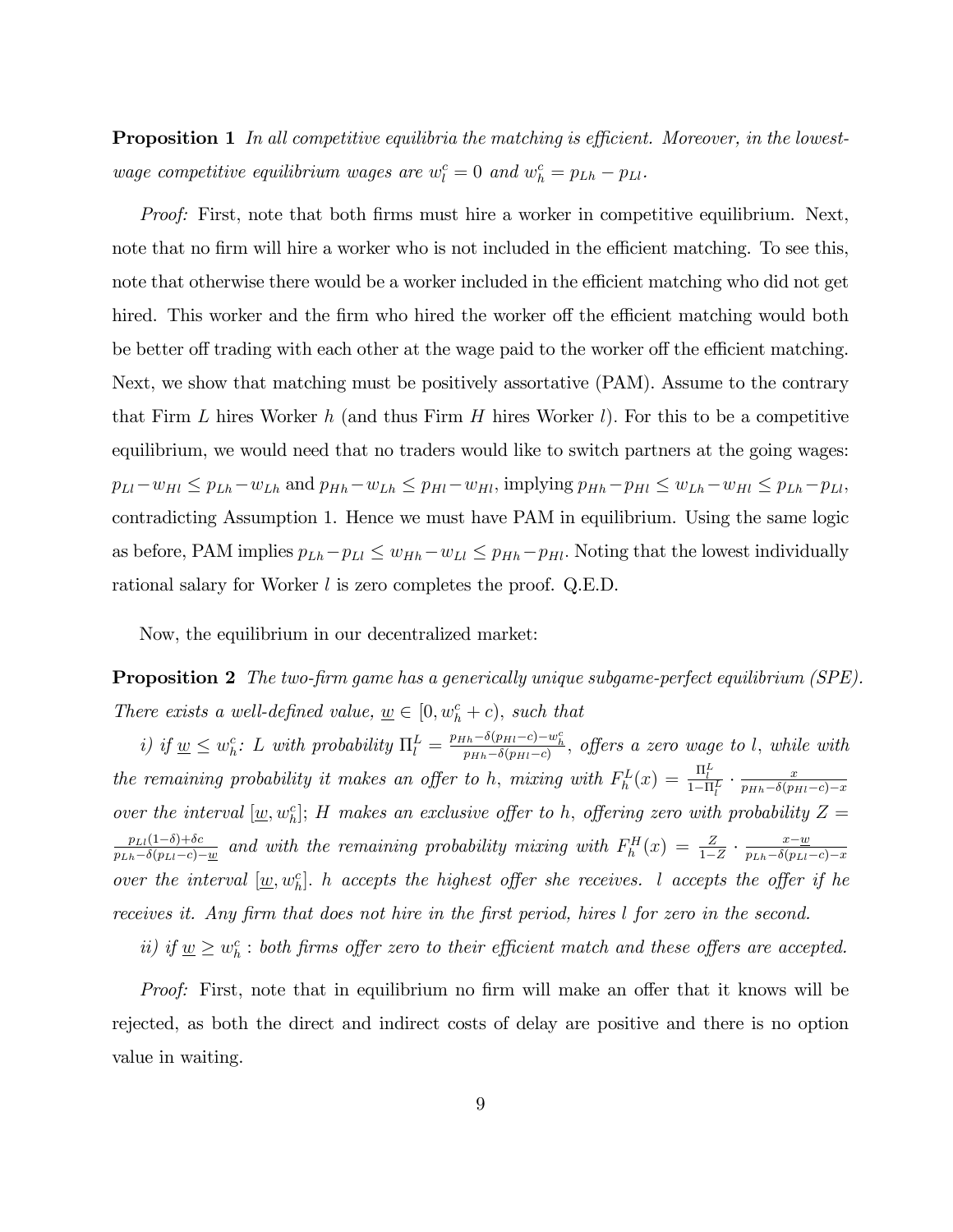Next, observe that in equilibrium  $H$  will bid exclusively for its favorite worker, h. To see this, note that either  $L$  is bidding exclusively for  $l$  and hence  $h$  could be hired for free (as  $L$ would hire  $l$ , so h has no credible threat of rejecting) what is the best possible outcome for  $H$ ; or  $L$  bids for  $h$  with positive probability. If  $L$  is bidding for  $h$  only, then  $H$  could hire  $l$ for free, earning  $p_{Hl}$ , while outbidding<sup>10</sup> L by  $\varepsilon$  it could get,  $p_{Hh} - \overline{w}_{Lh} - \varepsilon$ , where we denote the highest wage L offers to h in equilibrium by  $\overline{w}_{Lh}$ . As L prefers to bid for H, we must have  $p_{Lh} - \overline{w}_{Lh} \geq p_{Ll}$ . Together with (1) this implies that  $p_{Hh} - \overline{w}_{Lh} > p_{Hl}$ , so H strictly prefers to bid for h. Finally, consider the case where  $L$  is mixing over the target of its offer. This would weaken the option of bidding for  $l$  – higher wage needs to be paid – and strengthen it for  $h$  – as there is not always competition for her.

If L does not bid for h, then H's best response is to bid zero for h. This can only form part of an equilibrium if any wage that L would be willing to hire h for – namely,  $w_{Lh} \le p_{Lh} - p_{Lh}$ – would be rejected by h. We will return later to this possibility. For the moment, let us hypothesize that L bids for h with positive probability.

If L bids for h with positive probability then both L and H must use a mixed strategy for their wage offers to h (recall that the workers go with the more productive firm in case of equal wage offers). Standard arguments imply that both firms must mix on the same support, which we denote by  $[\underline{w}, \overline{w}]$ , except that H may also bid zero – possibly outside of this interval – in the hope that it is the only bidder (because L is bidding for l).<sup>11</sup> It is straightforward to see that the only additional possible mass points in the strategies are at  $\underline{w}$  for L (and only if H puts positive probability on zero) and  $\overline{w}$  for H (as a mass point there for L could be simply outbid by  $H$ ).

We start by hypothesizing that  $H$  strictly prefers not to bid zero. In equilibrium,  $H$  will obtain the services of h, if L either does not bid for her (what happens with probability  $\hat{\Pi}_l^L$ ) or it offers no more than what  $H$  does. If  $H$  loses out in the first period, it will hire  $l$  in the second

<sup>&</sup>lt;sup>10</sup> If h prefers H no outbidding is necessary, matching the highest offer is sufficient.

<sup>&</sup>lt;sup>11</sup>If h receives a single offer (from H) then l will accept his offer (from L), so in the continuation h will be left alone with  $H$ , expecting a wage of zero. Consequently, the zero offer would be accepted in equilibrium.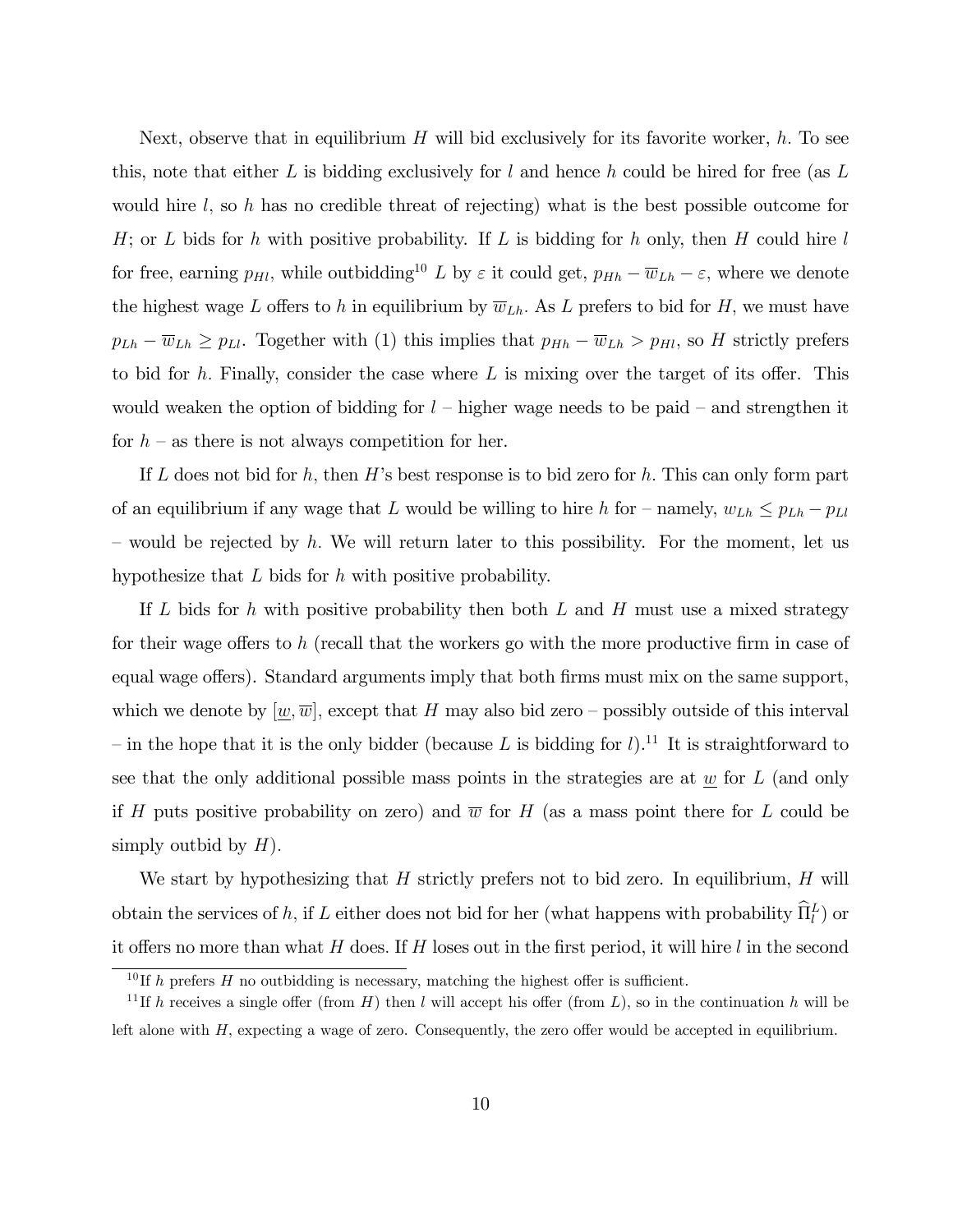period (for zero, as it will face no competition). When  $H$  offers the maximum of the common support,  $\overline{w}$ , then it wins for sure. As it must be indifferent among all bids in the support of its strategy, the following equality must hold for all  $x \in [\underline{w}, \overline{w}]$ :  $(p_{Hh} - x) [\widehat{\Pi}_l^L + \widehat{\Pi}_h^L \widehat{F}_h^L(x)] +$  $\widehat{\Pi}_h^L$  $\left[1 - \widehat{F}_{h}^{L}(x)\right] \delta(p_{Hl} - c) = p_{Hh} - \overline{w}$ . Rearranging the equation, we obtain

$$
\widehat{\Pi}_l^L + \widehat{\Pi}_h^L \widehat{F}_h^L(x) = \frac{p_{Hh} - \delta(p_{Hl} - c) - \overline{w}}{p_{Hh} - \delta(p_{Hl} - c) - x}.
$$
\n(3)

Now, observe that  $\tilde{F}_h^L(\underline{w})$  must be zero, since a bid of  $\underline{w}$  could only win against the same offer by H, but the best response of H to a mass point would be never to bid  $\underline{w}$ , leading to

$$
\widehat{\Pi}_l^L = \frac{p_{Hh} - \delta(p_{Hl} - c) - \overline{w}}{p_{Hh} - \delta(p_{Hl} - c) - \underline{w}}.
$$
\n(4)

As L could hire l for free, its bid for h is capped at  $p_{Lh} - p_{Ll}$ . Consequently, by (1),  $\overline{w} \leq$  $p_{Lh} - p_{Ll} < p_{Hh} - p_{Hl} < p_{Hh} - \delta p_{Hl}$ , so  $\hat{\Pi}_l^L > 0$  : L makes an offer to l with positive probability as well.

Given that  $L$  is making an offer to both workers with positive probability, it must be indifferent between making an offer to either of them. As it faces no competition for  $l$ , it can hire him for zero, leading to  $(p_{Lh} - x) \widehat{F}_h^H(x) + \left[1 - \widehat{F}_h^H(x)\right] \delta(p_{Ll} - c) = p_{Ll} \Leftrightarrow \widehat{F}_h^H(x) =$  $p_{Ll}(1-\delta)+\delta c$  $\frac{p_{Ll}(1-\delta)+\delta c}{p_{Lh}-\delta(p_{Ll}-c)-x}$  for  $x \in (\underline{w}, \overline{w})$ . Substituting  $x = \underline{w}$  we obtain that  $\widehat{F}_h^H(\underline{w}) = \frac{p_{Ll}(1-\delta)+\delta c}{p_{Lh}-\delta(p_{Ll}-c)-\underline{w}}$ . Note that this value is positive, as  $\underline{w} \le \overline{w} \le p_{Lh} - p_{Ll} < p_{Lh} - \delta p_{Ll}$ . This would mean that H makes an offer no greater than  $\underline{w}$  with positive probability, which rationally can only be an offer of zero, contradicting the hypothesis that it strictly prefers not to offer zero.

We thus know that in equilibrium  $H$  weakly prefers to offer zero to  $h$ . We drop the "hats" of  $F$  and  $\Pi$  to capture the change in strategy and denote the probability of making an offer of zero by Z. As we have seen above, H must mix, so  $Z < 1$ .

H has to be indifferent between bidding zero (when it only wins if  $L$  does not bid for  $h$ , and otherwise it hires l next period) and  $\overline{w}$  (when it wins for sure), so we must have that  $p_{Hh} \Pi_l^L + (1 - \Pi_l^L) \delta(p_{Hl} - c) = p_{Hh} - \overline{w} \Rightarrow$ 

$$
\Pi_l^L = \frac{p_{Hh} - \delta(p_{Hl} - c) - \overline{w}}{p_{Hh} - \delta(p_{Hl} - c)} > 0.
$$
\n
$$
(5)
$$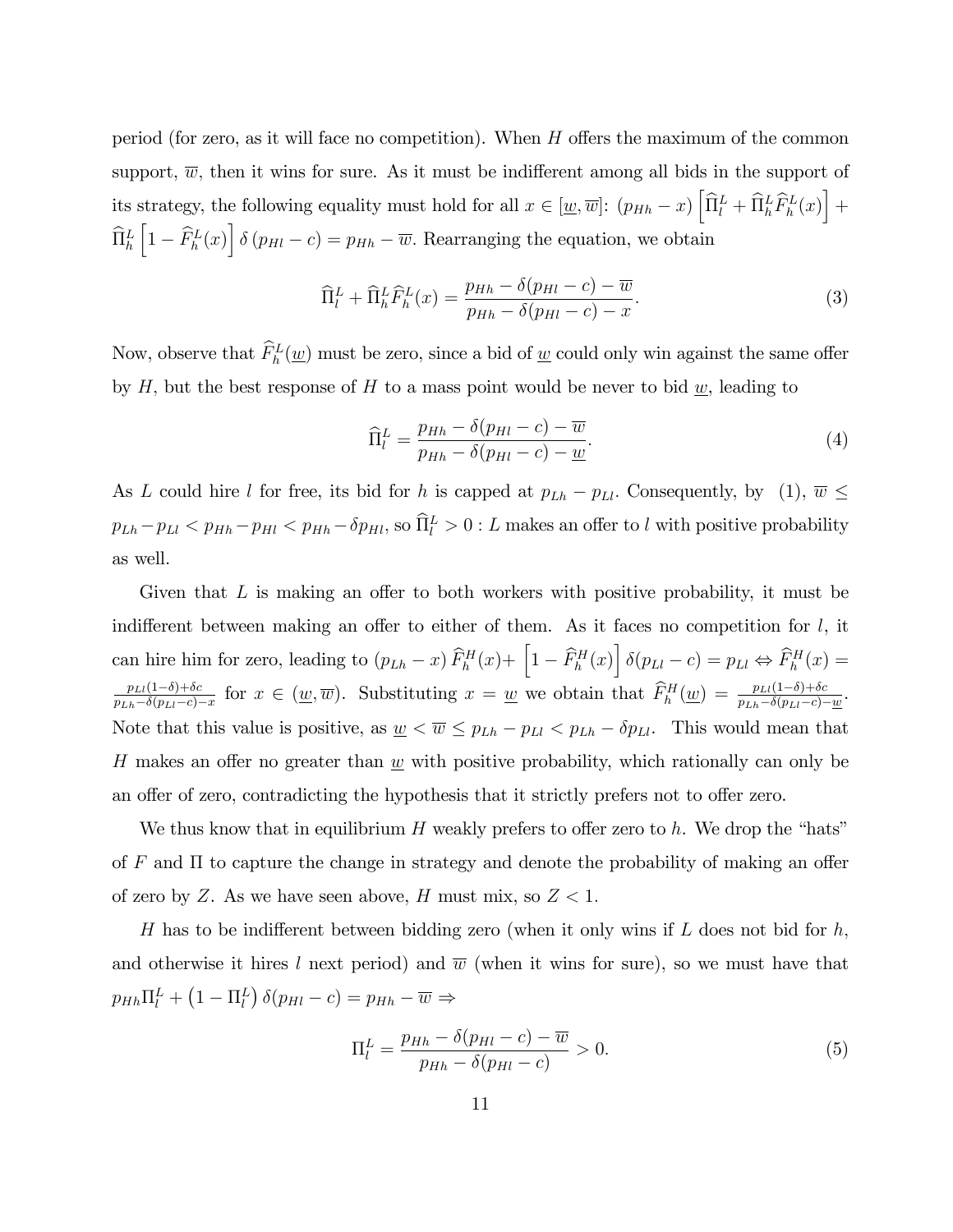By the same token,  $(3)$  – without "hats" as we have established that H bids zero with positive probability – must also hold for all  $x \in [w, \overline{w}]$ . Solving for the mixing distribution we have

$$
F_h^L(x) = \frac{p_{Hh} - \delta(p_{Hl} - c) - \overline{w}}{\overline{w}} \cdot \frac{x}{p_{Hh} - \delta(p_{Hl} - c) - x} \in (0, 1].
$$
 (6)

Given that L is making an offer to l with positive probability (see  $(5)$ ), it must be indifferent between making an offer to either worker. As it faces no competition for  $l$ , it can hire him for zero, leading to  $(p_{Lh} - x) (Z + F_h^H(x)(1 - Z)) + (1 - Z) (1 - F_h^H(x)) \delta(p_{Ll} - c) = p_{Ll} \Leftrightarrow$ 

$$
(1 - Z)F_h^H(x) = \frac{p_{Ll}(1 - \delta) + \delta c}{p_{Lh} - \delta(p_{Ll} - c) - x} - Z,
$$
\n(7)

for  $x \in (\underline{w}, \overline{w})$ . If there is no mass point at the upper end of H's strategy,  $\lim_{x \to \overline{w}} F_h^H(x) = 1$ , then the formula still applies and we obtain that  $\overline{w} = p_{Lh} - p_{Ll}$ . If there were a mass point, then in order to keep L from overbidding it must be that for all  $\varepsilon > 0$ ,  $p_{Lh} - \overline{w} - \varepsilon < p_{Lh}$  $\Leftrightarrow \overline{w} \ge p_{Lh} - p_{Ll}$ , which when applied to the formula for  $\lim_{x\to\overline{w}} F_h^H(x)$ , implies again that  $\overline{w} = p_{Lh} - p_{Ll}$  and  $F_h^H(\overline{w}) = 1$ , therefore no mass point is possible. From (5), substituting in for the upper bound, we obtain that  $\Pi_l^L = \frac{p_{Hh} - \delta(p_{Hl} - c) - w_h^c}{p_{Hh} - \delta(p_{Hl} - c)}$ .

When  $L$  bids the lower bound of its support, it can only win if  $H$  is bidding zero. Hence, we have that  $(p_{Lh} - \underline{w})Z + (1 - Z)\delta(p_{Ll} - c) = p_{Ll}$ , from which we can solve for  $Z = \frac{p_{Ll}(1-\delta) + \delta c}{p_{Ll} - \delta (p_{Ll} - c)}$  $\frac{p_{Ll}(1-\delta)+\delta c}{p_{Ll}-\delta(p_{Ll}-c)-\underline{w}} \in (0,1)$ . Substituting in (7), we obtain

$$
F_h^H(x) = \frac{x - \underline{w}}{w_h^c - \underline{w}} \cdot \frac{p_{Ll} - \delta(p_{Ll} - c)}{p_{Lh} - \delta(p_{Ll} - c) - x}.
$$

All we have left to do is to identify the lower bound of the support of the mixed strategies. Observe that  $-\mathbf{b}$  by the single deviation principle  $-\mathbf{t}$  his has to equal the (discounted) expected continuation value of h, when she receives two offers<sup>12</sup> and hence expects both firms to be still in the market in the next period.

$$
\frac{w}{\delta} = \widetilde{Z}\widetilde{\Pi}_{h}^{L}\widetilde{F}_{h}^{L}(\underline{w})\underline{w} + \int_{\underline{w}}^{\widetilde{w}} x\left[\widetilde{f}_{h}^{H}(x)(1-\widetilde{Z})\left(\widetilde{\Pi}_{l}^{L} + \widetilde{\Pi}_{h}^{L}\widetilde{F}_{h}^{L}(x)\right) + \widetilde{\Pi}_{h}^{L}\widetilde{f}_{h}^{L}(x)(\widetilde{Z} + (1-\widetilde{Z})\widetilde{F}_{h}^{H}(x))\right]dx.
$$
\n(8)

<sup>&</sup>lt;sup>12</sup>Whenever L offers to h, she will receive two offers, so this is the relevant scenario for the determination of the lower bound of  $L$ 's bidding distribution.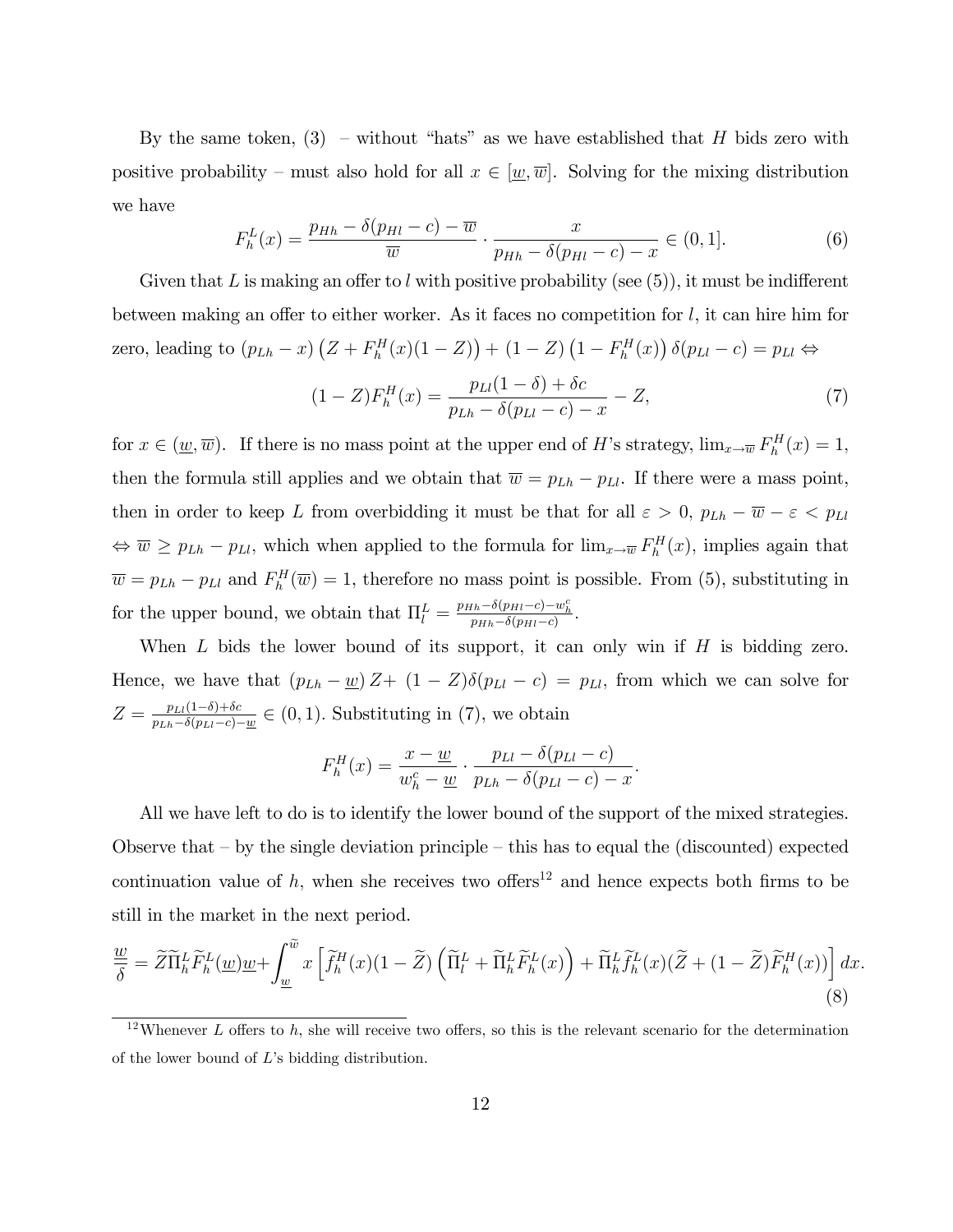Note that the probability distributions (and  $\overline{w}$ ) carry a tilde. This is because following two bids for h; no vetting cost will have to be paid to make a new offer to h; tilting the competition in favor of h and slightly modifying the formulas. It is crucial to observe though, that  $w$  is invariant, as it is only defined following a history where both firms have paid their vetting  $costs$  exclusively for  $h$ .

It is straightforward to see that up to (5) and (6) everything remains the same (except for the substitution of  $\tilde{w}$  for  $\overline{w}$ ) even after a sunk vetting cost for h. On the other hand, (7) becomes  $(1-\tilde{Z})\tilde{F}_{h}^{H}(x) = \frac{(p_{LI}-c)(1-\delta)}{p_{Lh}-\delta(p_{LI}-c)-x}-\tilde{Z}$ , which in turn implies that  $\tilde{w}=w_{h}^{c}+c$ , which then leads to  $\widetilde{\Pi}_{l}^{L} = \frac{p_{Hh} - \delta(p_{Hl} - c) - \widetilde{w}}{p_{Hh} - \delta(p_{Hl} - c)}$  $\frac{q_{th}-\delta(p_{Hl}-c)-\widetilde{w}}{p_{Hh}-\delta(p_{Hl}-c)}$  and  $\widetilde{\Pi}_{h}^{L}=\frac{\widetilde{w}}{p_{Hh}-\delta(p_{Hl}-c)}$ . Similarly we have  $\widetilde{Z}=\frac{(p_{Ll}-c)(1-\delta)}{p_{Lh}-\delta(p_{Ll}-c)-c}$  $p_{Lh}-\delta(p_{Ll}-c)-\underline{w}$ and  $\widetilde{F}_h^H(x) = \frac{x - \underline{w}}{\widetilde{w} - \underline{w}} \cdot \frac{(p_{Ll} - c)(1 - \delta)}{p_{Lh} - \delta(p_{Ll} - c)}$  $\frac{(p_{Ll}-c)(1-o)}{p_{Lh}-\delta(p_{Ll}-c)-x}.$ 

Substituting into (8), we have

$$
\frac{w}{\delta} = \frac{(p_{Ll} - c)(1 - \delta)}{p_{Lh} - \delta(p_{Ll} - c) - w} \cdot \frac{p_{Hh} - \delta(p_{Hl} - c) - \widetilde{w}}{p_{Hh} - \delta(p_{Hl} - c)} \cdot \frac{w}{p_{Hh} - \delta(p_{Hl} - c) - w} + \int_{\frac{w}{\delta}}^{\widetilde{w}} \frac{(p_{Ll} - c)(1 - \delta)x}{(p_{Lh} - \delta(p_{Ll} - c) - x)^2} \cdot \frac{p_{Hh} - \delta(p_{Hl} - c) - \widetilde{w}}{p_{Hh} - \delta(p_{Hl} - c) - x} dx + \int_{\frac{w}{\delta}}^{\widetilde{w}} \frac{p_{Hh} - \delta(p_{Hl} - c) - \widetilde{w}}{(p_{Hh} - \delta(p_{Hl} - c) - x)^2} \cdot \frac{(p_{Ll} - c)(1 - \delta)x}{p_{Lh} - \delta(p_{Ll} - c) - x} dx.
$$
\n(9)

After a bit of work<sup>13</sup>, this simplifies to the following equation:

$$
0 = \frac{\underline{w}(p_{Hh} - p_{Lh} - \delta(p_{Hl} - p_{Ll}))}{\delta(p_{Ll} - c)(1 - \delta)(p_{Hh} - \delta(p_{Hl} - c) - \widetilde{w})}
$$

$$
-\frac{\underline{w}^{2}(p_{Hh} - p_{Lh} - \delta(p_{Hl} - p_{Ll}))}{(p_{Lh} - \delta(p_{Ll} - c) - \underline{w})(p_{Hh} - \delta(p_{Hl} - c))(p_{Hh} - \delta(p_{Hl} - c) - \underline{w})}
$$

$$
-\frac{(\widetilde{w} - \underline{w})(p_{Lh} - \delta(p_{Ll} - c))}{(p_{Lh} - \delta(p_{Ll} - c) - \underline{w})(p_{Lh} - \delta(p_{Ll} - c) - \widetilde{w})} + \frac{(\widetilde{w} - \underline{w})(p_{Hh} - \delta(p_{Hl} - c))}{(p_{Hh} - \delta(p_{Hl} - c) - \underline{w})(p_{Hh} - \delta(p_{Hl} - c) - \widetilde{w})}
$$

$$
\ln \frac{(p_{Lh} - \delta(p_{Ll} - c) - \widetilde{w})(p_{Hh} - \delta(p_{Hl} - c) - \underline{w})}{(p_{Hh} - \delta(p_{Hl} - c) - \widetilde{w})(p_{Lh} - \delta(p_{Ll} - c) - \underline{w})}.
$$
(10)

The right-hand side of (10) is a continuous function of <u>w</u>, outside of  $[p_{Lh} - \delta(p_{Ll} - c), p_{Hh} \delta(p_{Hl} - c)$ ] where it is not defined. Routine calculations show<sup>14</sup> that it is increasing for

<sup>13</sup>Details are in the Mathematical Appendix.

<sup>&</sup>lt;sup>14</sup>Details are in the Mathematical Appendix.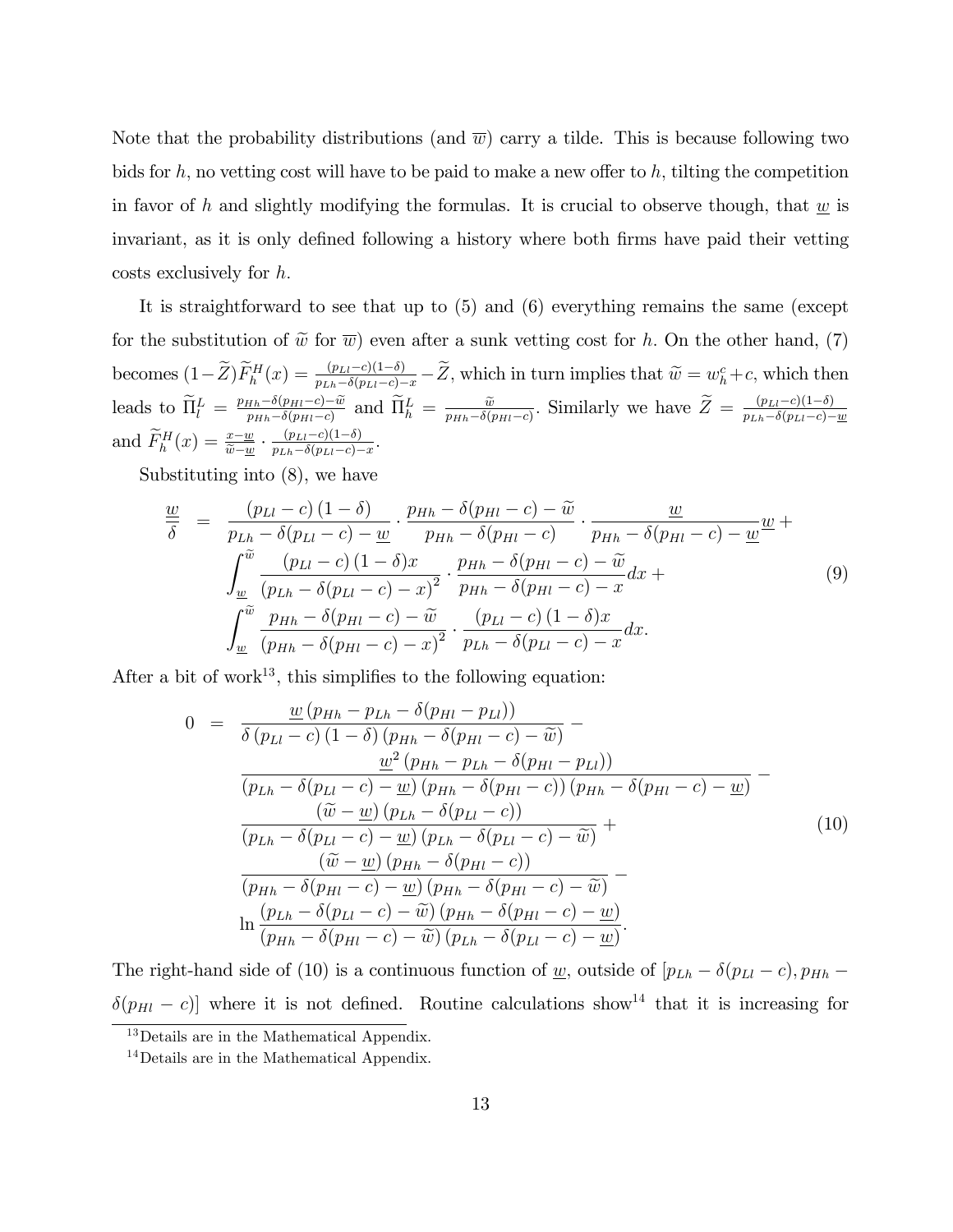$\underline{w} < p_{Lh} - \delta(p_{Ll} - c)$ , and that it takes a negative value at  $\underline{w} = 0$  and a positive value at  $\underline{w} = \widetilde{w}$ . Consequently, there is a unique feasible solution.

Finally, note that when  $\underline{w} \geq w_h^c$ , L has no (strict) incentive to bid for h, and as a result we get the efficient equilibrium with zero wages, as discussed above. When  $\underline{w} = w_h^c$ , both equilibria exist. Q.E.D.

The two possible equilibrium configurations are strikingly different. One displays both frictional unemployment – as, because of L's mixing over targets, l may not receive an offer in the first period – and mismatch – as, because of the mixed wage offers to h, L may end up hiring her. It is reminiscent of the equilibrium of ex ante wage setting, as analyzed in Bulow and Levin (2006). The other configuration is fully efficient, but leaves zero surplus for the workers. Much along the lines of the equilibrium of ex post wage setting. Both outcomes give below competitive expected wages to the better worker.

It is worthwhile to note that the mixed equilibrium when  $\underline{w} = w_h^c$  is not the Diamond equilibrium, though it is only singly mixed, as the bids for  $h$  become pure strategy bids:  $L$ bids  $w<sub>h</sub><sup>c</sup>$  and H bids zero. As L is still mixing over the target of its offer – and when it bids for h it wins for certain  $-\theta$  this equilibrium continues to be inefficient.

Of course, the million-dollar question is: when, if ever, is  $\underline{w} \geq w_h^c$ ? The following corollary gives the almost complete<sup>15</sup> answer.

## **Corollary 1** There exist  $0 < \delta^* \leq \delta^{**} < 1$ , such that

- i) for all  $\delta < \delta^*$  the unique SPE of the two-firm game is the mixed equilibrium identified in Proposition 2;
- ii) for all  $\delta > \delta^{**}$  the unique SPE of the two-firm game is efficient, with wages equal to the workers' outside options.

*Proof:* Note that the equation defining <u>w</u>, (10), is of the form  $g(\underline{w}, \delta, A) = 0$ , where A stands for the rest of the parameters. In the range  $\underline{w} \in (0, p_{Lh} - \delta(p_{Ll} - c))$ , which includes

<sup>&</sup>lt;sup>15</sup>We conjecture that  $\delta^* = \delta^{**}$ , but have not been able to prove it yet.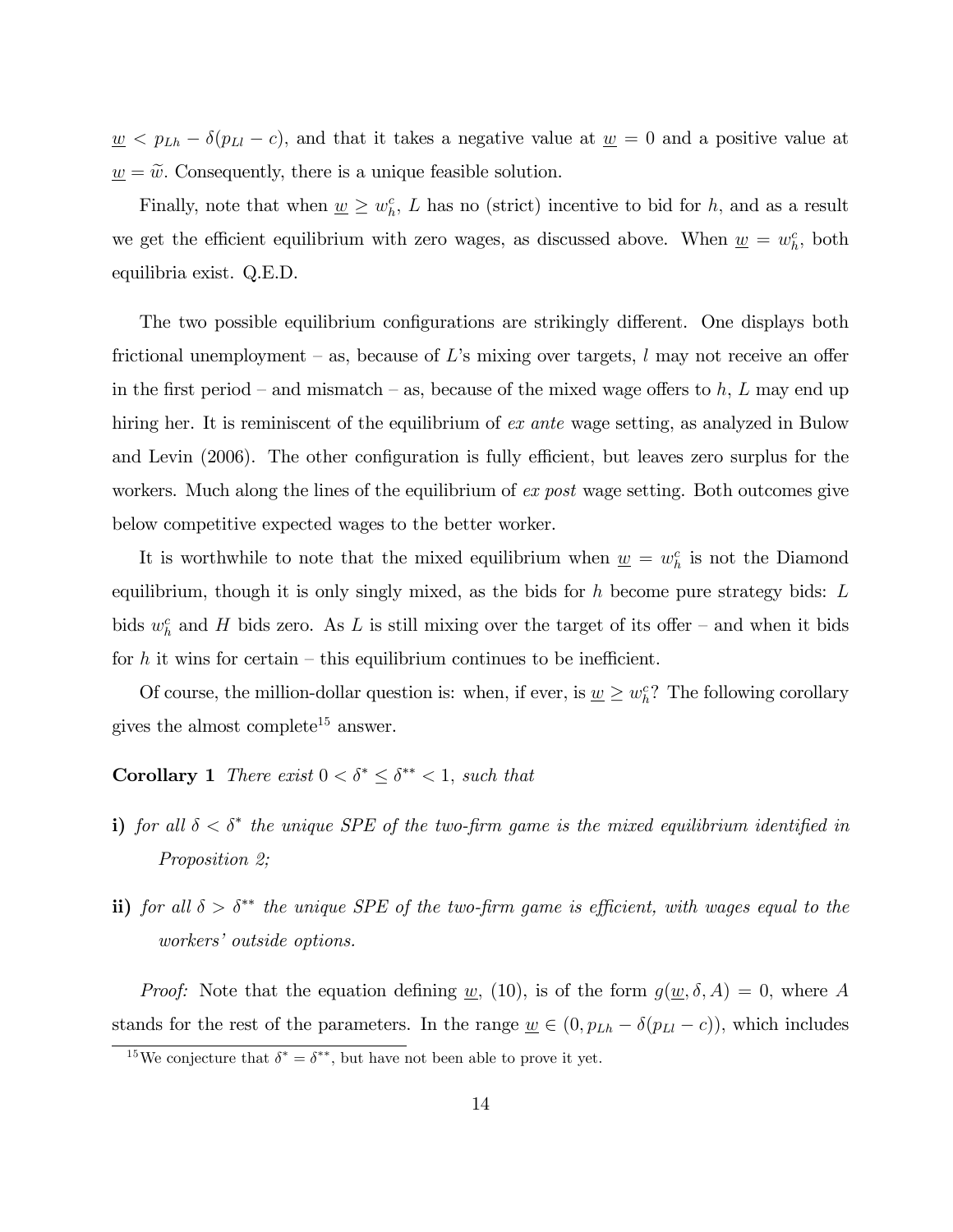$(0, w_h^c + c)$  as  $c < p_{Ll}$ , g is continuous in  $\delta$ , which implies that so is  $\underline{w}(\delta)$ . Consequently, it is sufficient to show that  $\lim_{\delta \to 1} \underline{w}(\delta) > w_h^c$  to prove *ii*). We actually show that  $\lim_{\delta \to 1} \underline{w}(\delta) =$  $w_h^c + c$ . To see this, assume to the contrary that  $\lim_{\delta \to 1} \underline{w}(\delta) < w_h^c + c$ . That would imply that  $\lim_{\delta \to 1} \widetilde{Z}(\delta) = 0.$  If H never bids zero then it cannot be part of an equilibrium for L to have a mass point on the lower bound of its bidding range for  $h$ , as such a bid loses with probability one. However,  $\widetilde{F}_h^L(\underline{w}) = \frac{p_{Hh} - \delta(p_{Hl} - c) - \widetilde{w}}{\widetilde{w}} \cdot \frac{\underline{w}}{p_{Hh} - \delta(p_H - c)}$  $\frac{w}{p_{Hh}-\delta(p_{Hl}-c)-w}$  does have such a mass point for any  $\underline{w} > 0$ , which leads to a contradiction.

To see i) just note from (8) that <u>w</u> is the product of  $\delta$  and a number no greater than  $\tilde{w}$ . Q.E.D.

That is, the relevant parameter is the discount factor. With patient players we have the efficient equilibrium, with impatient ones the inefficient one. In the situations mentioned in the introduction, we would expect the players to be rather patient, so the prediction favors the Diamond equilibrium.

#### 3.1 A numerical example

In order to provide a better feel for the nature of the equilibrium, we provide a numerical example. Let  $p_{Hh} = 15$ ,  $p_{Hl} = 10$ ,  $p_{Lh} = 9$ ,  $p_{Ll} = 6$ ,  $c = 1$ ,  $\Rightarrow \overline{w} = 3$ .

Efficient surplus:  $15 + 6 - 2 \times 1 = 19$ .

Mismatch surplus:  $10 + 9 - 2 \times 1 = 17$ .

The following table displays the main features of the equilibrium for different values of the discount factor: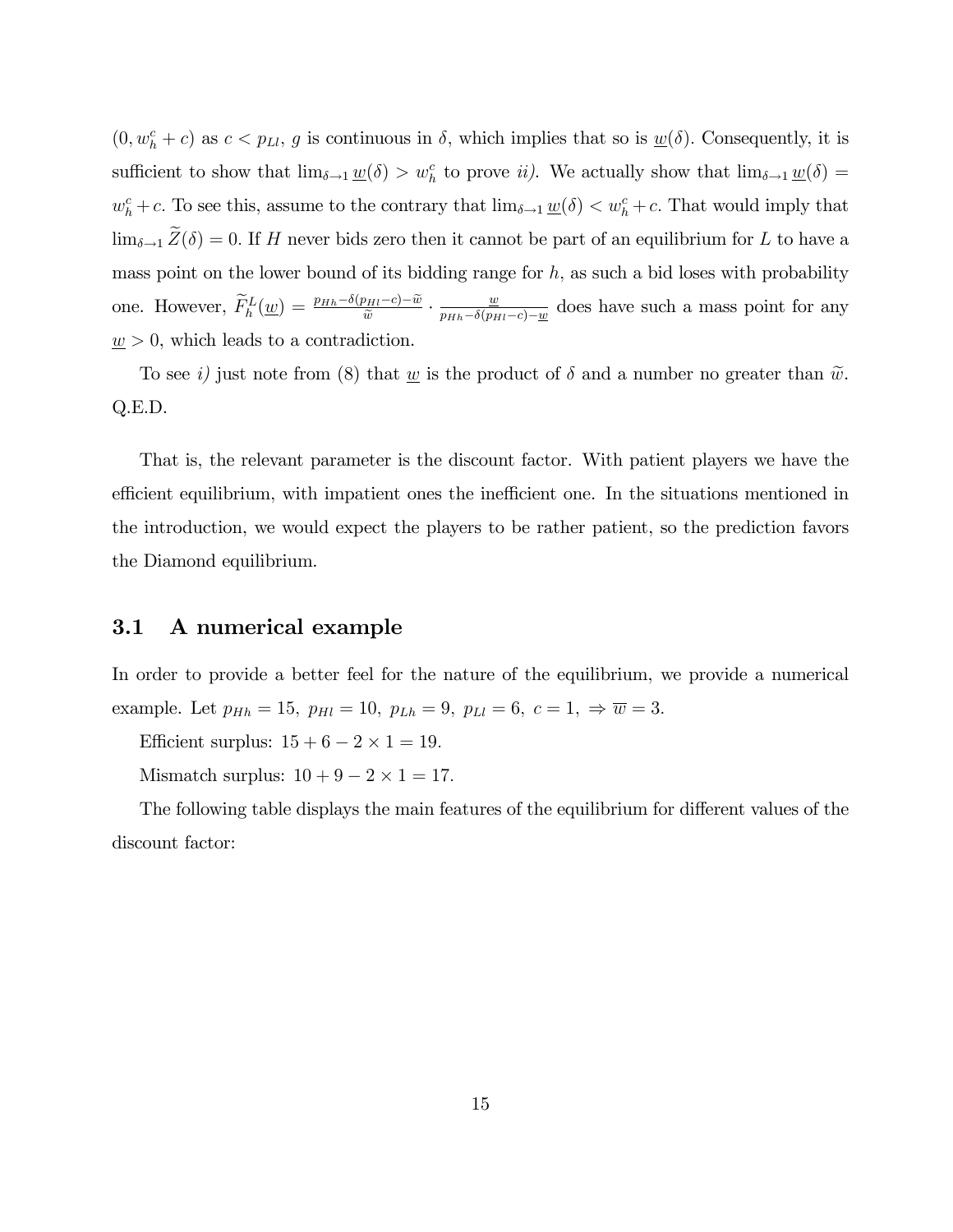| $\delta$       | $\Pi^L_l$    | ${\bf F}_h^L({\bf w})$ | $\mathbf{Z}$ | $\underline{\mathbf{w}}$ |             | $2\mathbf{Z}\Pi_h^L \mid \Pi_h^L((1-\delta)\mathbf{L}I + c\delta)$ |
|----------------|--------------|------------------------|--------------|--------------------------|-------------|--------------------------------------------------------------------|
| $\overline{0}$ | .80          | $\overline{0}$         | .67          | $\overline{0}$           | .26         | 1.2                                                                |
| $.5\,$         | .71          | $\overline{27}$        | .64          | 1.03                     | .38         | 1.02                                                               |
| .8             | .62          | .63                    | .71          | 2.20                     | .54         | .76                                                                |
| .9             | .57          | .89                    | .89          | 2.81                     | $\vert .77$ | .65                                                                |
| .92            | .55          | .98                    | .97          | 2.96                     | .85         | .66                                                                |
| .93            | $\mathbf{1}$ |                        | $\mathbf{1}$ | 3.04                     | $\theta$    | $\theta$                                                           |

The last two columns of the table are lower bounds<sup>16</sup> on the dead-weight loss due to mismatch and frictional unemployment, respectively.

## 4 The general case

The characterization of equilibria for a large number of firms is very complicated. As there are multiple offers received by many workers with positive probability, way too many subgames are possible to allow a clean analysis.

Short of a full characterization, what we are really interested in is whether Corollary 1 generalizes to an arbitrary number of Örms (and workers). While proving uniqueness has eluded us, we can answer in the affirmative: indeed, the Diamond equilibrium does (only) exist in general for a high enough discount factor.

**Proposition 3** There exist  $0 < \delta \leq \delta < 1$ , such that the general dynamic game has

- i) a SPE which is efficient, with wages equal to the workers' outside options, if either the efficient match is the preferred match of all firms or  $\delta \geq \delta$ ;
- ii) no efficient SPE, if  $\delta < \hat{\delta}$  and the efficient match is not the preferred match of all firms.

*Proof:* For convenience, we relabel the firms so that the efficient matching involves Firm i hiring the worker with the same index. Let us start with i). Consider a deviation by Firm

 $16$ We ignore the additional inefficiency due to the mixing of offers.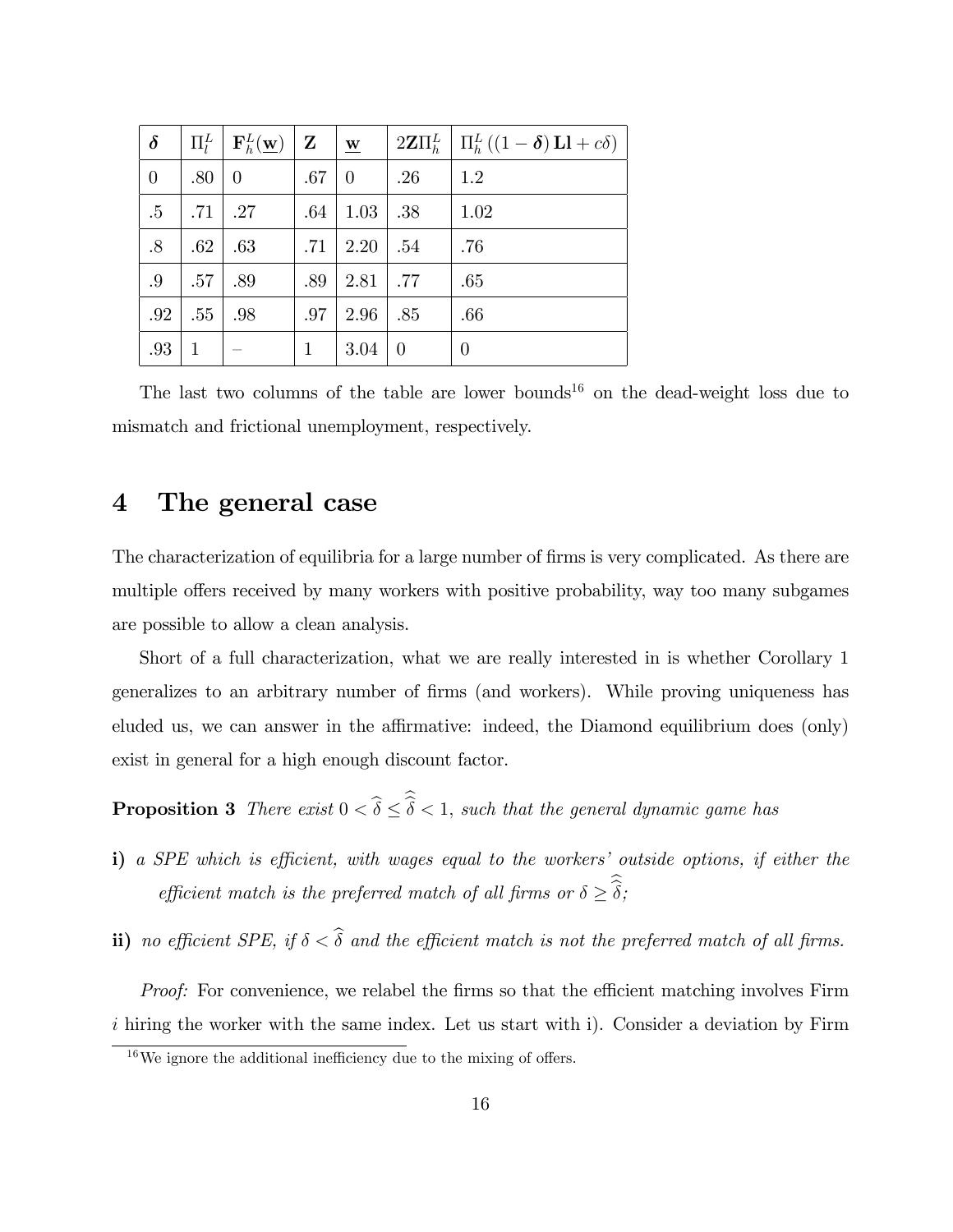J, making an offer to worker  $k \neq j$ . Since the equilibrium wages are zero, this can be only profitable if it prefers k to j:  $p_{jk} > p_{jj}$ . In order for k to accept, it is not enough to make him a positive offer. Rather, he has to be offered his continuation value in the subgame with Firms  $J$  and  $K$  and Workers  $j$  and  $k$  (as, following the equilibrium strategies the rest of the firms will have hired in the first period). Note that, since the putative equilibrium matching is strictly efficient,  $p_{jk} > p_{jj}$  implies that  $p_{kk} > p_{kj}$  and thus Proposition 2 applies, with Firm K playing the role of H: Therefore, by the proof of Corollary 1, the continuation value of Worker k exceeds  $p_{jk} - p_{jj}$ , as  $\delta \to 1$ . Thus, for  $\delta$  high enough, Firm J's deviation payoff conditional on Worker k accepting is  $p_{jk} - (p_{jk} - p_{jj} + \varepsilon) = p_{jj} - \varepsilon$ , less than its equilibrium payoff,  $p_{jj}$ . We still need to check what happens if the deviant offer to Worker  $k$  is unacceptable. In that case, Worker k would reject both of his offers. In the continuation, by the proof of Corollary 1, Firm  $J$  would end up hiring Worker  $j$  for zero, just as in the putative equilibrium, but suffering a delay cost and an extra vetting cost. Hence there exists no profitable deviation for any Örm.

If a worker rejected his equilibrium offer, next period he would be faced with the same firm, as all the other firms would have hired. He could not improve on his payoff  $-$  as any positive continuation payoff could be slightly undercut by the firm, and it would be in the worker's best interest to accept.

For ii), pick a firm who would prefer to hire a worker, which is not its efficient match. By Corollary 1i), for a discount factor low enough, it could make an acceptable offer to that worker, which would improve on its equilibrium payoff. Q.E.D.

Even in the absence of a uniqueness result, it is arguable that in a situation where the same firms face each other repeatedly, like the job markets we model, they would coordinate on the efficient equilibrium, which maximizes their aggregate welfare.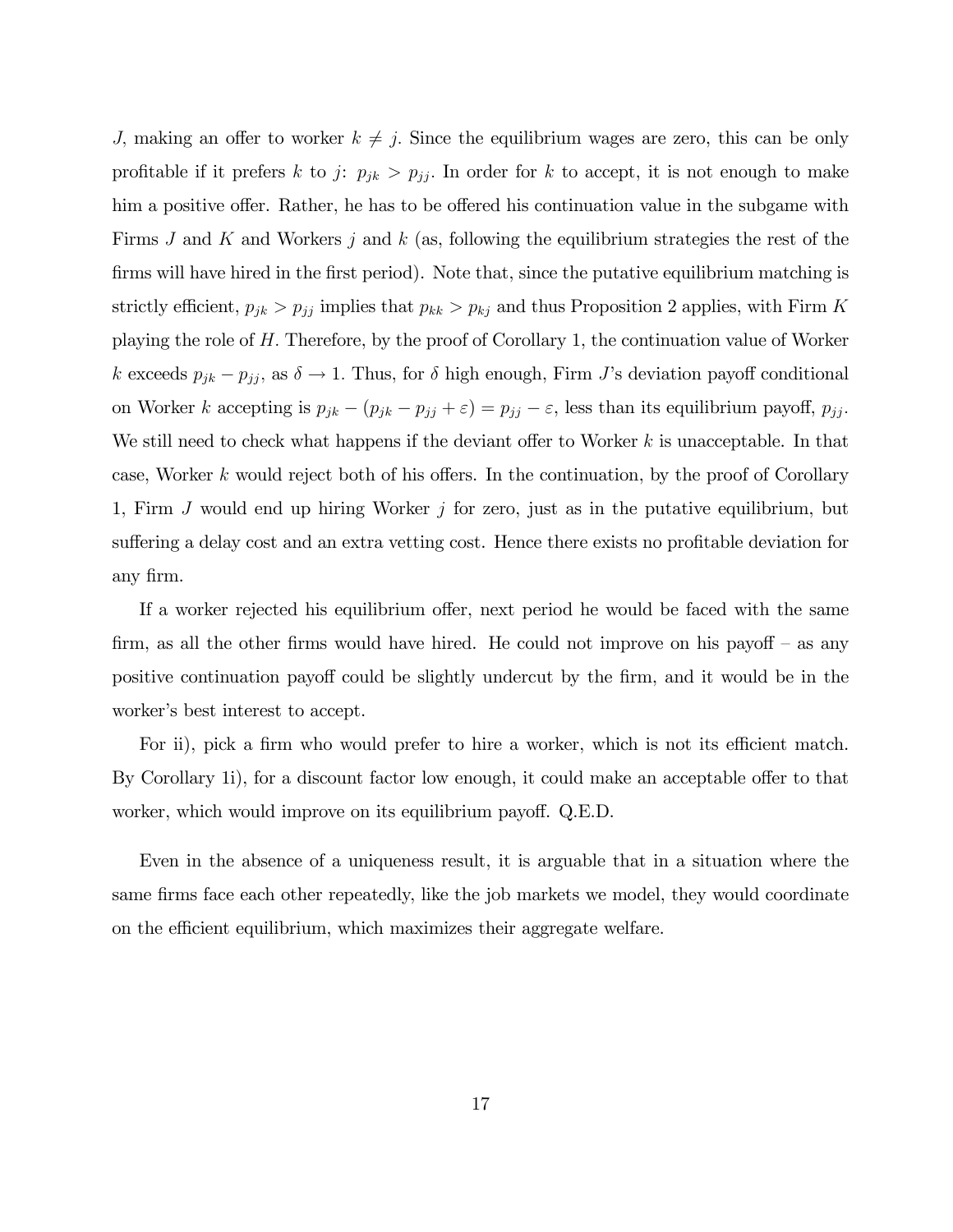## 5 Variations

### 5.1 Workers' market

In the main text  $\sim$  for simplicity and realism  $\sim$  we have maintained the assumption that the number of firms did not exceed the number of qualified workers looking for a job. Here we show that the existence of the Diamond equilibrium does not require a firms' market, it exists in a workers' market just as well. As before, the main insight comes from the set-up following a unilateral deviation from the Diamond equilibrium, in this case a single worker (and several firms). The generalization follows the same arguments of Corollary 1 and Proposition 3 from there. As it will become clear the existence results are even stronger, as now we can identify a single threshold in  $\delta$ . On the other hand, when the productivities are close to each other, we can have an equilibrium, which is still at monopsony wages, but with an inefficient match. Of course, the actual efficiency loss is minimal, since the firms are of similar productivities.

Let us denote the firm that is most productive hiring the worker by  $H$  and the second most productive firm by L. The corresponding outputs are  $p<sub>H</sub>$  and  $p<sub>L</sub>$ .

#### **Proposition 4** The one-worker-many-firms game has the following set of SPE:

i) if  $\delta p_L \leq p_L - c$ : L with probability  $\Pi^L = \frac{p_H - p_L + c}{p_H}$  does not make an offer, while with the remaining probability it mixes its offer with  $F<sup>L</sup>(x) = \frac{p_H - p_L + c}{p_L - c} \cdot \frac{x}{p_H - c}$  $\frac{x}{p_H-x}$  over the interval  $[\delta p_L, p_L - c]$ ; H offers zero with probability  $Y = \frac{c}{(1-\delta)}$  $\frac{c}{(1-\delta)p_L}$  and with the remaining probability mixes with  $F^H(x) = \frac{x - \delta p_L}{(1 - \delta)p_L - c} \cdot \frac{c}{p_L - c}$  $\frac{c}{p_L-x}$  over the interval  $[\delta p_L, p_L - c]$ . The worker accepts the highest offer she receives;

ii) if  $\delta p_L \geq p_L - c$ : H, or any other Firm i such that  $\delta p_i \geq p_H - c$ , makes the only offer, which is zero and is accepted.

Proof: Let us begin the analysis, assuming that there are only two firms. Consider the subgame where both firms have made an offer. If the worker rejects both, in the continuation we have the equivalent of an asymmetric Bertrand competition (with a different tie-breaking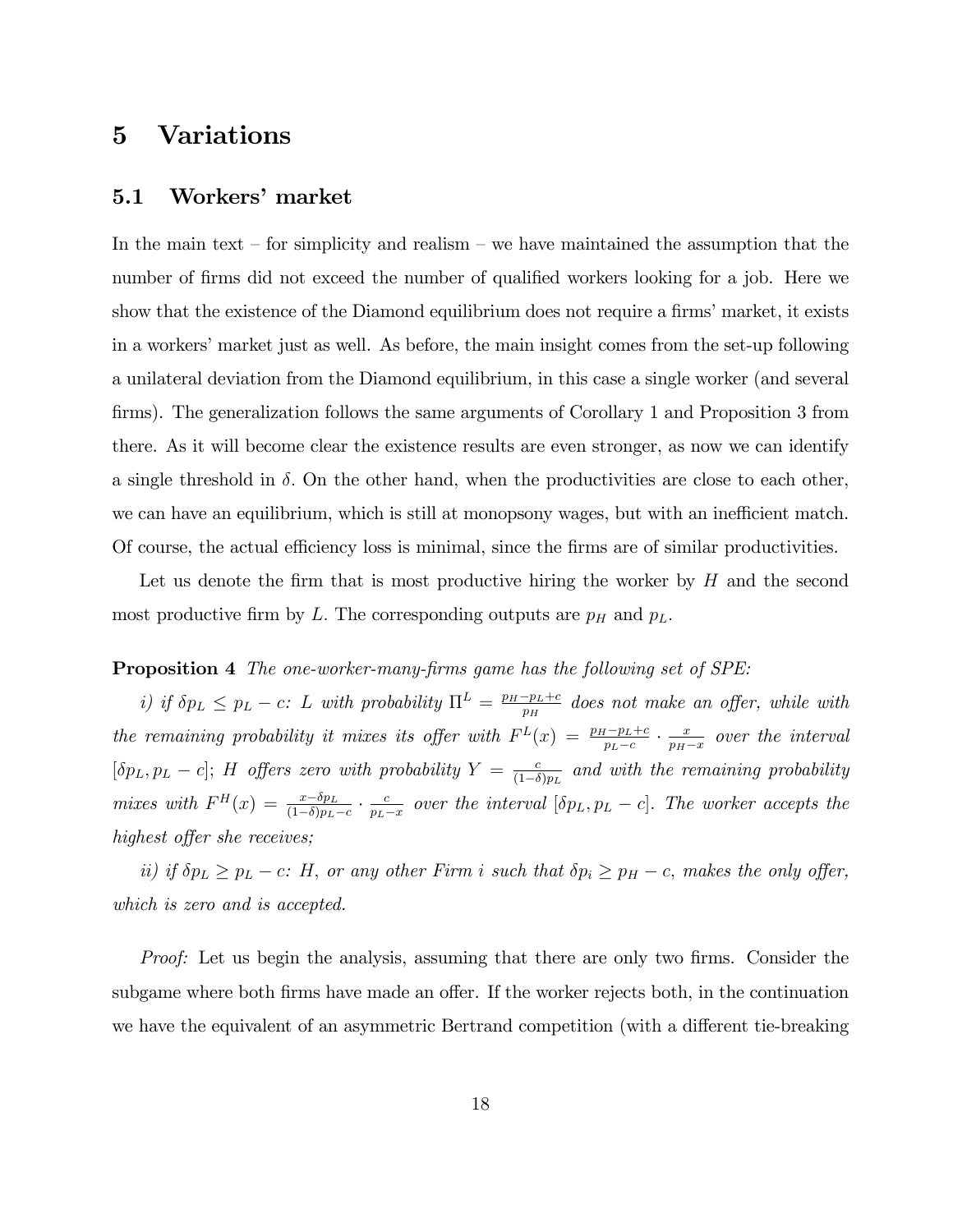rule). This leads to both firms offering  $p<sub>L</sub>$  with probability one, and the worker taking H's offer.<sup>17</sup> Consequently, the worker's continuation value in this subgame is  $\delta p_L$ .

Let us return to the main game now. If  $L$  does not bid, then  $H$ 's best response is to bid zero. This can form part of an equilibrium if and only if any wage that  $L$  would be willing to pay – namely,  $s_L \leq p_L - c$  – would be rejected by the worker.

If  $L$  bids with positive probability then both  $L$  and  $H$  must use a mixed strategy for their wage offers (recall that the workers go with the more productive firm in case of equal wage offers). Standard arguments imply that both firms must mix on the same support, which we denote by  $[s, \overline{s}]$ , except that H may also bid zero – possibly outside of this interval – in the hope that it is the only bidder. It is straightforward to see that the only additional possible mass points in the strategies are at  $\underline{s}$  for  $L$  (and only if  $H$  puts positive probability on zero) and  $\bar{s}$  for H (as a mass point there for L could be simply outbid by H).

We start by hypothesizing that  $H$  strictly prefers not to bid zero. In equilibrium,  $H$ will obtain the services of the worker, if  $L$  either does not bid for her (what happens with probability  $\hat{\Pi}^L$ ) or it offers no more than what H does. If H loses out in the first period, it earns zero. When H offers the maximum of the common support,  $\bar{s}$ , then it wins for sure. As it must be indifferent among all bids in the support of its strategy, the following equality must hold for all  $x \in [s, \overline{s}]$ :  $(p_H - x) \left[ \widehat{\Pi}^L + \left( 1 - \widehat{\Pi}^L \right) \widehat{F}^L(x) \right] = p_H - \overline{s}$ . Rearranging the equation, we obtain

$$
\widehat{\Pi}^{L} + \left(1 - \widehat{\Pi}^{L}\right) \widehat{F}^{L}(x) = \frac{p_{H} - \overline{s}}{p_{H} - x}.
$$
\n(11)

Now, observe that  $\tilde{F}^L(\underline{s})$  must be zero, since a bid of  $\underline{s}$  could never win against H, leading to

$$
\widehat{\Pi}^L = \frac{p_H - \overline{s}}{p_H - x} > 0. \tag{12}
$$

As  $L$  is assumed to make an offer with positive probability (12) implies that it must be mixing between making an offer or not, and hence it must be indifferent. Therefore,  $(p_L - x) \hat{F}^H(x)$  $c = 0 \Leftrightarrow \hat{F}^H(x) = \frac{c}{p_L - x}$ . Substituting  $x = s$  we obtain that  $\hat{F}^H(s) = \frac{c}{p_L - s}$ . Note that this value is positive, as  $\underline{w} < \overline{w} \leq p_L - c$ . This would mean that H makes an offer no greater

<sup>&</sup>lt;sup>17</sup>There is no mixing because the outside options are zero.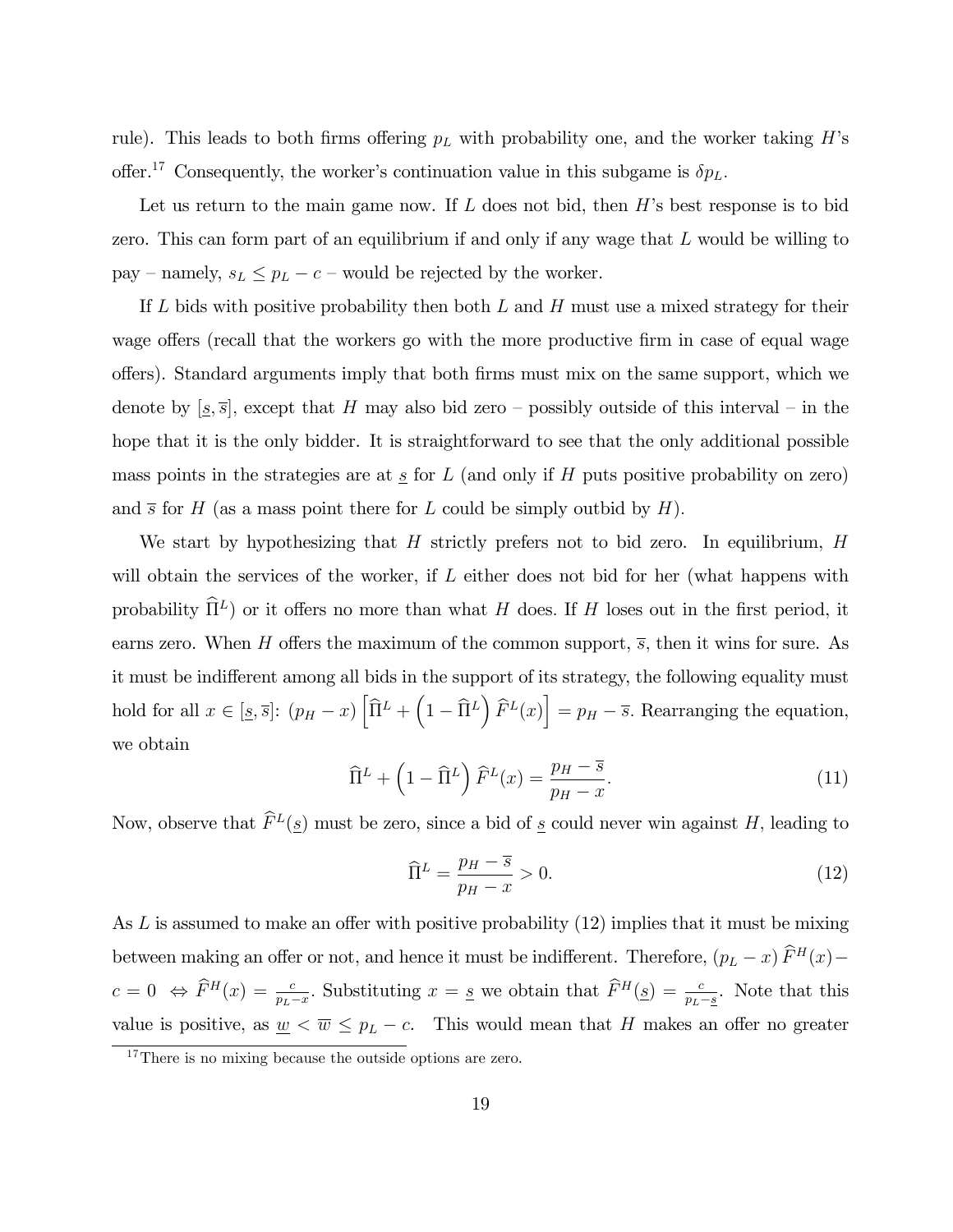than  $w$  with positive probability, which rationally can only be an offer of zero, contradicting the hypothesis that it strictly prefers not to offer zero.

We thus know that in equilibrium  $H$  weakly prefers to offer zero. We drop the "hats" of  $F$  and  $\Pi$  to capture the change in strategy and denote the probability of making an offer of zero by Y. As we have seen above, H must mix, so  $Y < 1$ .

H has to be indifferent between bidding zero (when it only wins if L does not bid) and  $\overline{s}$ (when it wins for sure), so we must have that  $p_H \Pi^L = p_H - \overline{s} \Rightarrow$ 

$$
\Pi^L = \frac{p_H - \overline{s}}{p_H} > 0. \tag{13}
$$

By the same token,  $(11)$  – without "hats" as we have established that H bids zero with positive probability – must also hold for all  $x \in [s, \overline{s}]$ . Solving for the mixing distribution we have

$$
F^{L}(x) = \frac{p_{H} - \overline{s}}{\overline{s}} \cdot \frac{x}{p_{H} - x} \in (0, 1].
$$
 (14)

Given that L is not making an offer with positive probability (see  $(13)$ ), it must be indifferent between making an offer or not. Thus we have  $(p_L - x) (Y + F^H(x)(1 - Y)) - c = 0 \Leftrightarrow$ 

$$
(1 - Y)FH(x) = \frac{c}{p_L - x} - Y,
$$
\n(15)

for  $x \in (\underline{s}, \overline{s})$ . If there is no mass point at the upper end of H's strategy,  $\lim_{x \to \overline{s}} F^H(x) = 1$ , then the formula still applies and we obtain that  $\bar{s} = p_L - c$ . If there were a mass point, then in order to keep L from overbidding it must be that for all  $\varepsilon > 0$ ,  $p_L - \overline{s} - \varepsilon - c < 0$  $\Leftrightarrow \overline{s} \geq p_L - c$ , which when applied to the formula for  $\lim_{x \to \overline{s}} F^H(x)$ , implies again that  $\overline{s} = p_L - c$  and  $F^H(\overline{s}) = 1$ , therefore no mass point is possible. From (13), substituting in for the upper bound, we obtain that  $\Pi^L = \frac{p_H - p_L + c}{p_H}$ .

When  $L$  bids the lower bound of its support, it can only win if  $H$  is bidding zero. Hence, we have that  $(p_L - s)Y - c = 0$ , from which we can solve for  $Y = \frac{c}{p_L}$ .  $\frac{c}{p_L - s} \in (0, 1)$ . Substituting in (15), we obtain

$$
F^{H}(x) = \frac{x - \underline{s}}{p_L - c - \underline{s}} \cdot \frac{c}{p_L - x}.
$$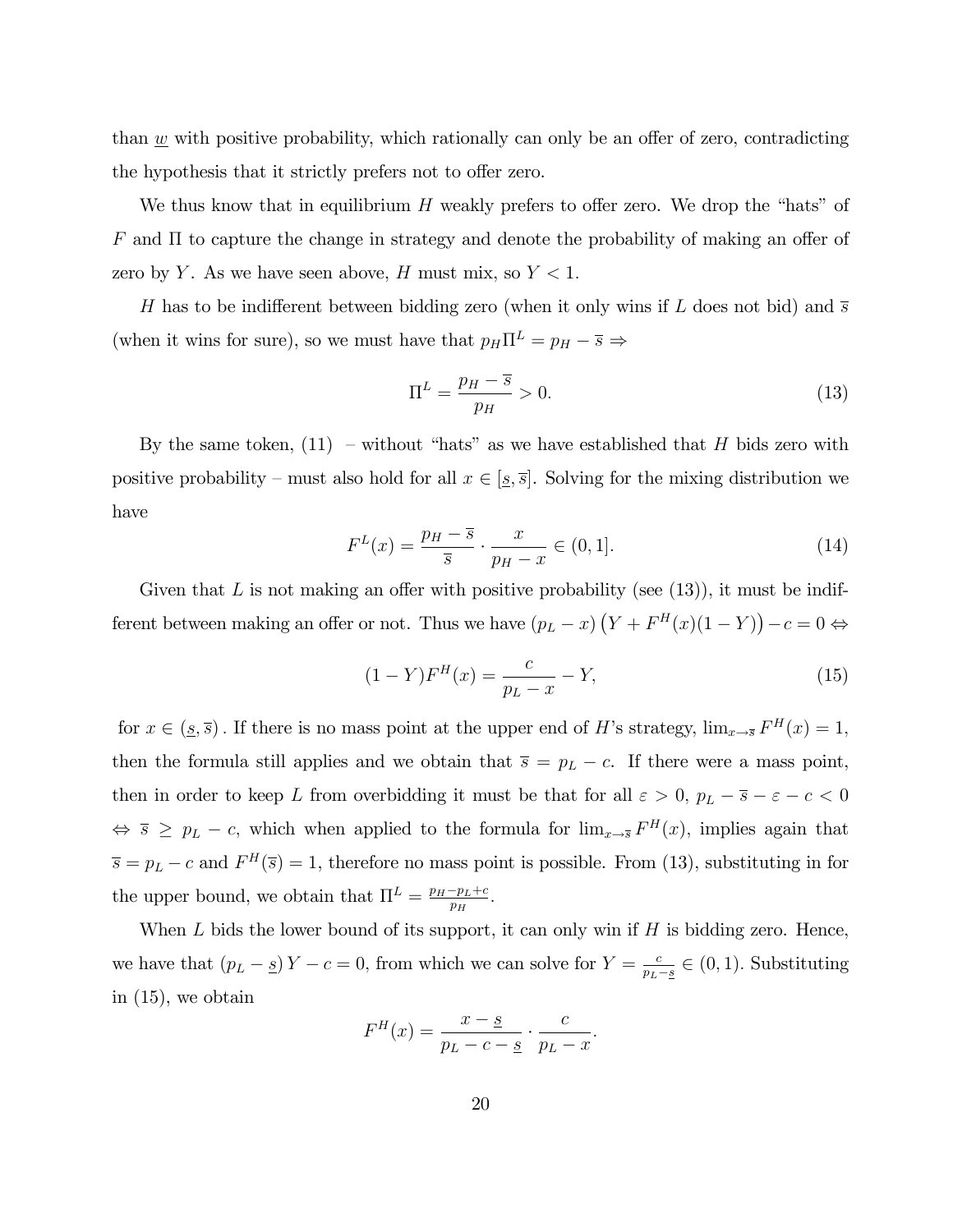All we have left to do is to identify the lower bound of the support of the mixed strategies. Observe that  $-$  by the single deviation principle  $-$  this has to equal the (discounted) expected continuation value of the worker when she receives two offers<sup>18</sup> and hence expects both firms to be still in the market in the next period. We have already established that this value is  $\delta p_L$ . When  $p_L - c \leq \delta p_L$ , it is not profitable for L to make a bid when H is bidding for the worker. However, we also have to consider the case that  $H$  is not bidding. By the same token as above, when  $p_H - c \leq \delta p_L$ , it is not profitable for H to bid when L is bidding for the worker. Thus, when  $p_H - c \leq \delta p_L$ , we have both equilibria.

Let us consider now the case with more than two firms. We proceed in three steps. First, we show that the above equilibria continue to be equilibria. Second, we show that no equilibrium exists with more than two firms bidding with positive probability. Finally, we check whether the firms bidding can be different from  $H$  and  $L$ .

Note that in the two-firm equilibrium L always expects zero net profit. When  $p_L-c \ge \delta p_L$ , by making a bid that  $L$  also makes in equilibrium, any firm with a lower productivity can only fare worse than L. By making a bid below  $\delta p_L$  the entrant would win with probability  $Y\Pi^L$  and it would need to offer at least  $\delta p_i$  to be accepted. This leads to an expected gross profit of  $\frac{p_H-p_L+c}{p_H} \cdot \frac{c}{(1-\delta)}$  $\frac{c}{(1-\delta)p_L}(1-\delta)p_i = \frac{p_H-p_L+c}{p_H} \cdot \frac{p_i}{p_L}$  $\frac{p_i}{p_L} \cdot c < c$ . When  $p_L - c \leq \delta p_L$ ,  $p_i - c \leq \delta p_i$  so there is no room for a profitable bid for the worker.

Next note that H can guarantee itself  $p_H - p_L$ , the amount it makes in the two-firm equilibrium (for low  $\delta$ ). Any other player who bids, must expect to recover the vetting cost, c: Thus, if we had more than two bidders, the worker should expect a lower wage than with two bidders, what is clearly impossible.

It is straightforward to see that if the two firms bidding were not H and L then the one left out could outbid the intruder and expect strictly more than c: Finally, as we have seen before, Firm *i* could be the only bidder as long as  $p_H - c \leq \delta p_i$ . Q.E.D.

 $18$ Whenever L makes an offer, the worker will receive two offers, so this is the relevant scenario for the determination of the lower bound of  $L$ 's bidding distribution.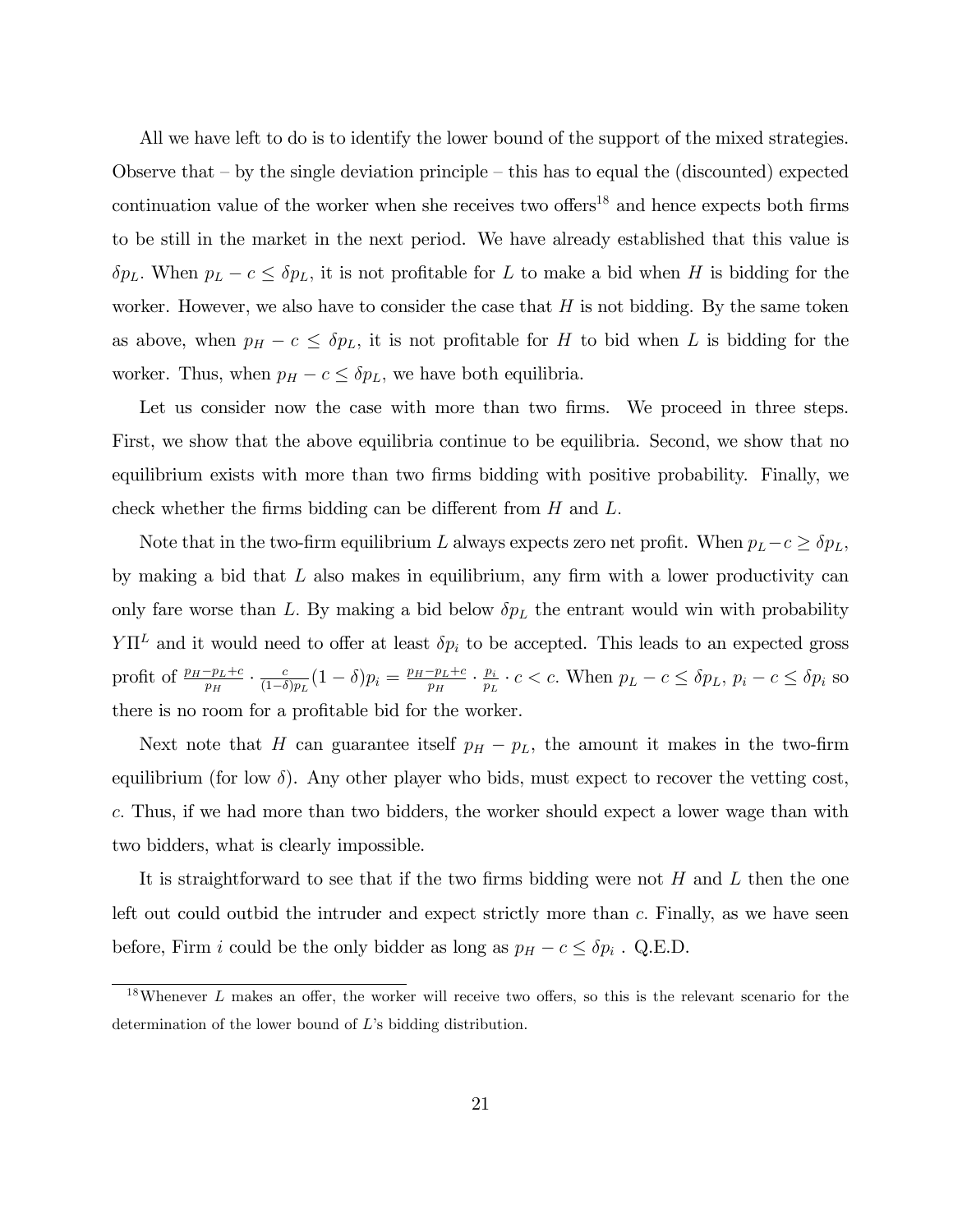## 5.2 Multiple vacancies per firm

In the main text we have made the simplifying assumption that each firm has a single vacancy. As shown by Kojima (2007), this assumption is crucial for the results of Bulow and Levin (2006), without it, competitive wages can be part of an equilibrium. Nonetheless, we can show that in our model the assumption is indeed without loss of generality.

#### Corollary 2 Firms having multiple vacancies would not alter Proposition 3.

Proof: First note that no firm would try to compete with itself for a worker. So any deviation from the Diamond equilibrium must involve a firm poaching a worker which in equilibrium it would not hire. If such a deviation occurs, just as in the main model, all the other workers will be hired, so in the continuation there will only be two vacancies of different firms left. Q.E.D.

### 5.3 Holding on to an offer

In the main text we have assumed that workers had to respond to each offer immediately. This is not very realistic, so here we demonstrate that the assumption is actually reducing the number of equilibria, so it cannot be the reason for the existence of the Diamond equilibrium.

Corollary 3 Workers having several periods to ponder an offer would not destroy the Diamond equilibrium.

*Proof:* We will show that the continuation value of a worker rejecting two offers can only improve with the workers' option to hold on to an offer. As a result, the incentives for a firm to deviate from the Diamond equilibrium can only decrease. Recall, that in the continuation there are only two workers who receive offers. One of them has no competition for him, so he has no incentive to wait. The other worker is supposed to accept the highest offer in equilibrium If she decides to hold on to it, she must be better off doing that, increasing her expected payoff. Q.E.D.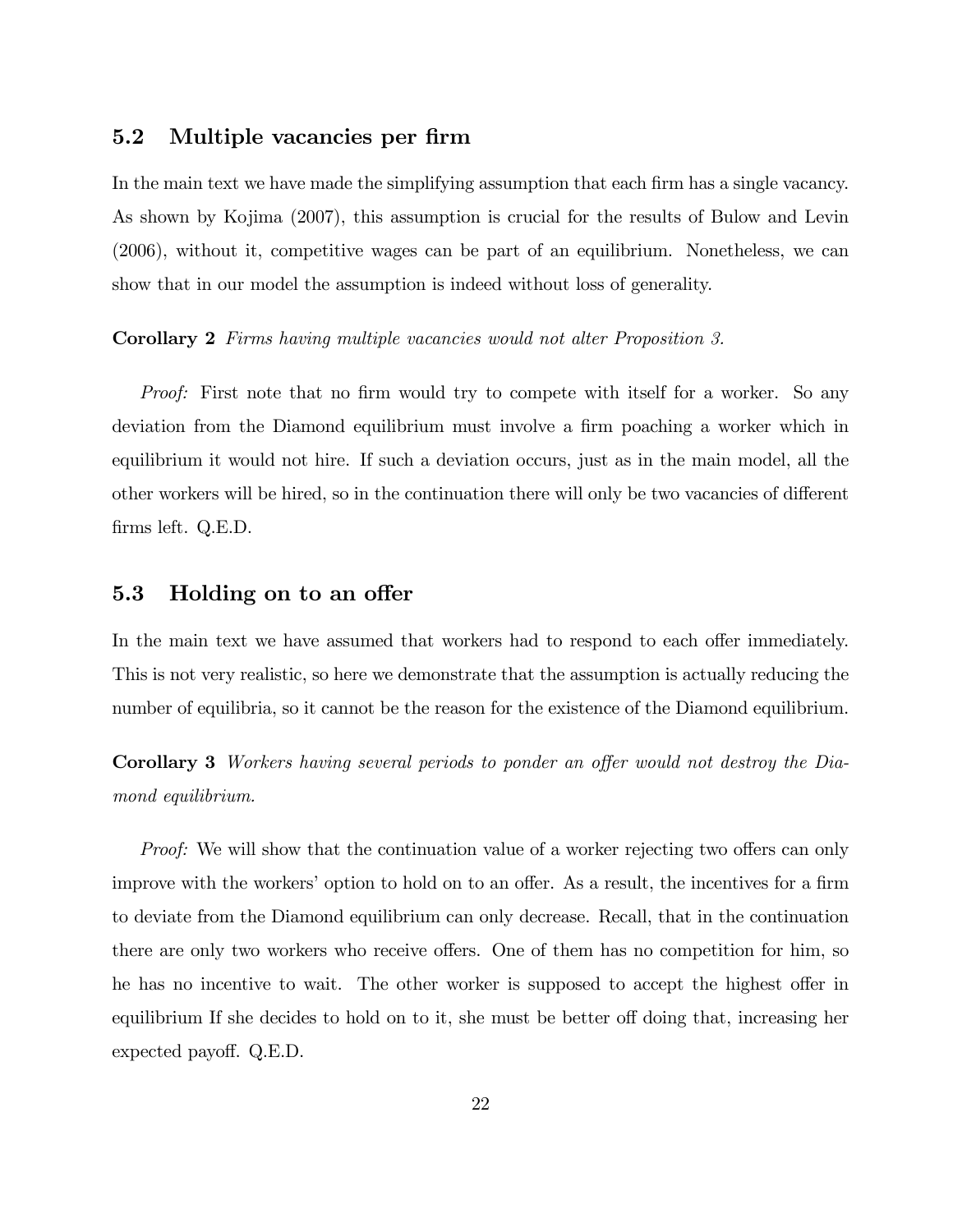The intuition for this result is simple: the only reason to hold on to an offer (rather than accept it right away) is the hope of receiving a better offer in the future. This can only improve a worker's payoff. It does not happen on the equilibrium path as there are no suitors left, while the effect off the equilibrium path only strengthens the equilibrium.

## 5.4 Full commitment to wage offers

An alternative model of targeted wages is one where the firms make a single take-it-or-leaveit offer to the worker of their choice, which she has to accept within t periods. The firm is committed both not to make another offer to the same worker (ever) and not to approach another worker while its offer is on the table.<sup>19</sup>

We start with a general result that equilibria with full commitment must involve simultaneous competition.

**Proposition 5** With TIOLI offers, in any SPE some worker must receive two simultaneous offers with positive probability.

Proof: Assume to the contrary, that there exists an SPE where each worker receives a maximum of one offer on the equilibrium path. Then all these offers would have to be simultaneous, as they would be accepted immediately and hence any delay in making them would be suboptimal. If all offers are simultaneous and one per worker, then they must be zero. But then there is an incentive to deviate and bid  $\varepsilon$  for a better worker. The firm whose worker is "poached" cannot react, while the others hire their equilibrium worker, so the worker would be compelled to accept. Q.E.D.

Note that Proposition 5 rules out both Diamond-type equilibria and the sequential-move equilibria of Konishi and Sapozhnikov (2008), where firms make offers one after the other. This shows that the assumption that leads to their results is the absence of discounting and not the non-explosive nature of the offers.

<sup>&</sup>lt;sup>19</sup>Konishi and Sapozhnikov (2008) make this assumption, with  $t = \infty$  (and  $\delta = 1$ ).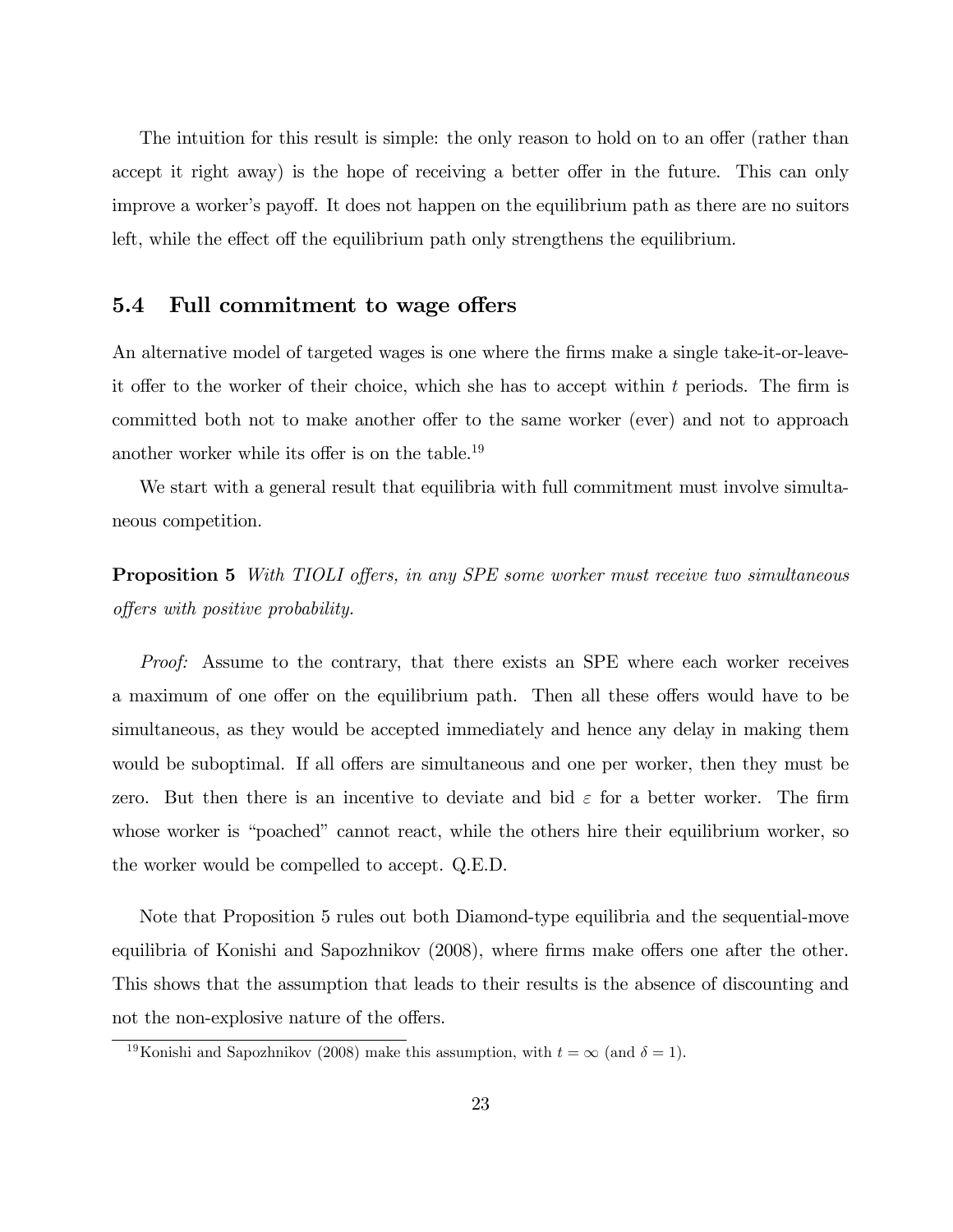In order to get a better feel for what equilibria with full commitment look like, we discuss the case of a duopsony. When t is zero (exploding offers) then the equilibrium is the same as in the case without commitment (and low  $\delta$ ), except that the mixing interval starts from zero, as the continuation value of a worker is zero, since the offer explodes and next period she would face a monopsony situation. When  $t > 0$ , the better firm would sometimes (for  $\delta$  high enough) prefer to wait and see what the other firm has offered to the better worker, as matching that o§er it would hire the worker for sure. However, anticipating this, the worker would accept the first offer she received, thereby bringing trade forward by one period. Consequently,  $t > 0$ does not affect equilibrium behavior.

As the only change is the zero lower bound for the mixing interval, the expected wage of the better worker is lower with commitment than without it (as long as in the absence of commitment the mixed equilibrium would prevail). However, the mismatch probability is increased: note that the weaker firm before had a mass point at  $w$ . With that offer it won if and only if the better firm bid zero. Now this same mass is distributed over  $(0, w]$ , while the better firm redistributes the mass he had on  $(\underline{w}, \overline{w})$  on to  $(0, \overline{w}]$ . As a result, the weaker firm sometimes will win when it bids in  $(0, w]$ , and it will win more often than before when it bids in  $(\underline{w}, \overline{w})$ . Consequently, the weaker firm and the weaker worker expect the same as without commitment, the better worker is clearly worse off, while the effect on the better firm is ambiguous.

With more firms, the situation is less clear cut. If with positive probability there was competition for a worker in the second period, she would consider "sitting" on her offer (when  $t > 0$ ). Of course, to keep the first period offer being mixed – otherwise there would be no reason to wait and see what the offer was going to be  $-$  we would need competition with positive probability in the first period as well. An additional factor is that a firm may decide to wait, not in order to learn the realization of a mixed wage offer, but to learn the realization of mixed targeting: a low productivity firm may want to wait and see if there was a coordination failure, leaving some high productivity worker without suitors.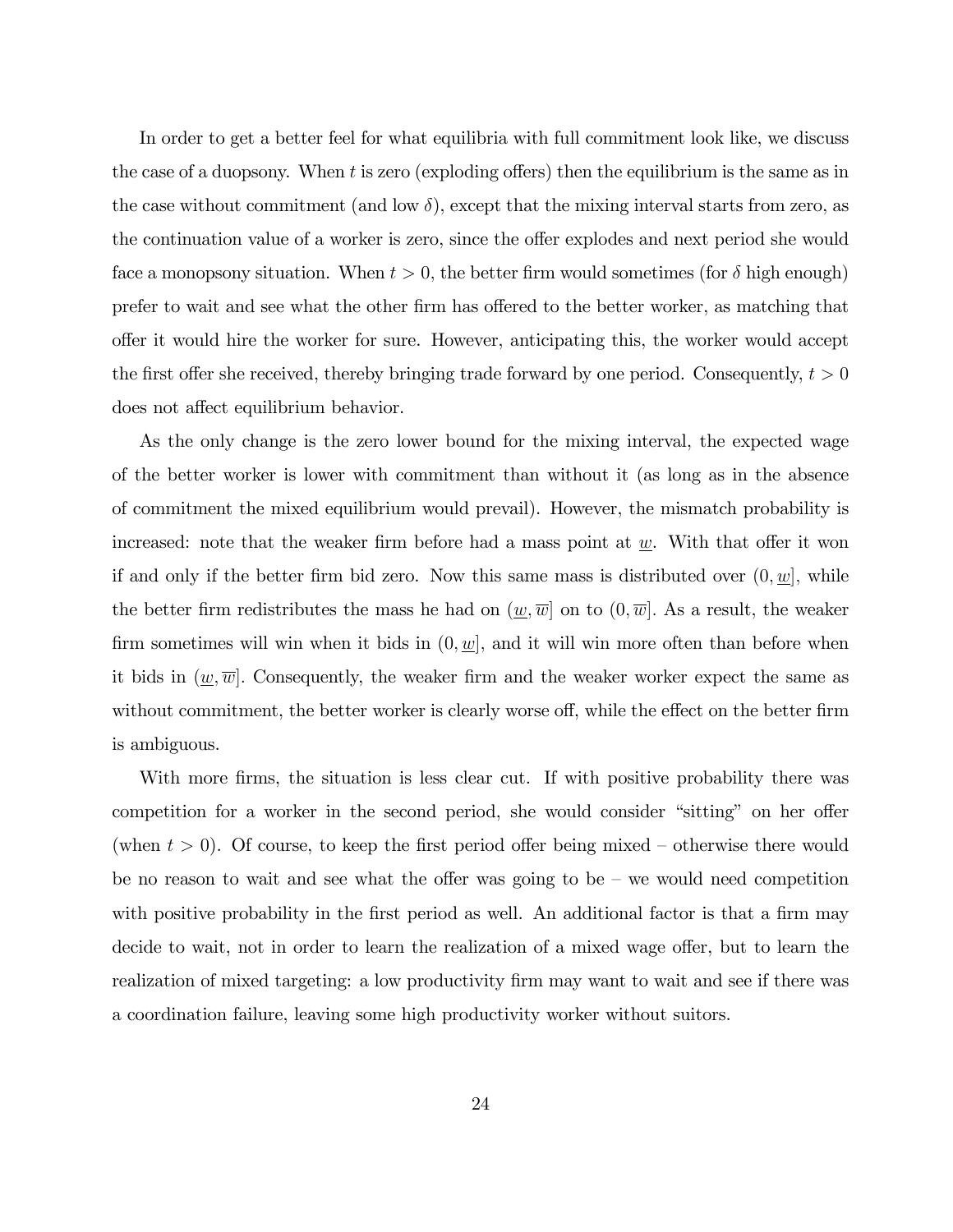## 6 Conclusion

This paper is about the nature of endogenous competition, where agents on one side of the market have to decide which agents on the other side to compete for. In the presence of heterogeneity, efficient matching often requires the absence of direct competition, but the latter would lead to monopoly rents, making the incentives to compete too strong to resist. So, what can be done to drive such a market towards efficiency? The surprising answer is to differentially increase the bargaining power of the passive side of the market: a local monopsonist retains all of her bargaining power in equilibrium, but if she becomes the target of a "raider"  $\sim$  off the equilibrium path  $\sim$  the ensuing price competition drives the raider's profits down. Thus, paradoxically, the increased bargaining power has an adverse effect on the passive side of the market, as it scares of the competition for them. The beauty of the model is that nothing untoward is required to achieve the above effect: all we need is to empower the bid takers to reject all their bids and send the game to the next period. The vetting cost is only needed to ensure that the efficient equilibrium appear for traders with finite patience.

The main purpose of this paper was to isolate the effects of targeted offers on the market outcome, even at the cost of some loss of realism. It is important therefore to note that the robust result is that the efficient matching obtains and does so at below competitive wages, not that there is no wage dispersion. It is easy to extend the model so that the wage vector is increasing in productivity. Just assume that the workers' outside options are increasing with their productivity. As long as the outside option grows at a lower rate than productivity, such a change would not affect the main conclusions. Similarly, a moderate level of uncertainty about the level of outside options would lead to higher wages.

Finally note that other frictions, like (small) uncertainty about productivities, or nonpecuniary preferences on part of the workers, would not destroy the efficient equilibrium. Their effect would be the same on the two-firm continuation game as in the main game, leaving the incentives to deviate unaffected. The vetting cost is very special in this sense as it has a different effect on and off the equilibrium path.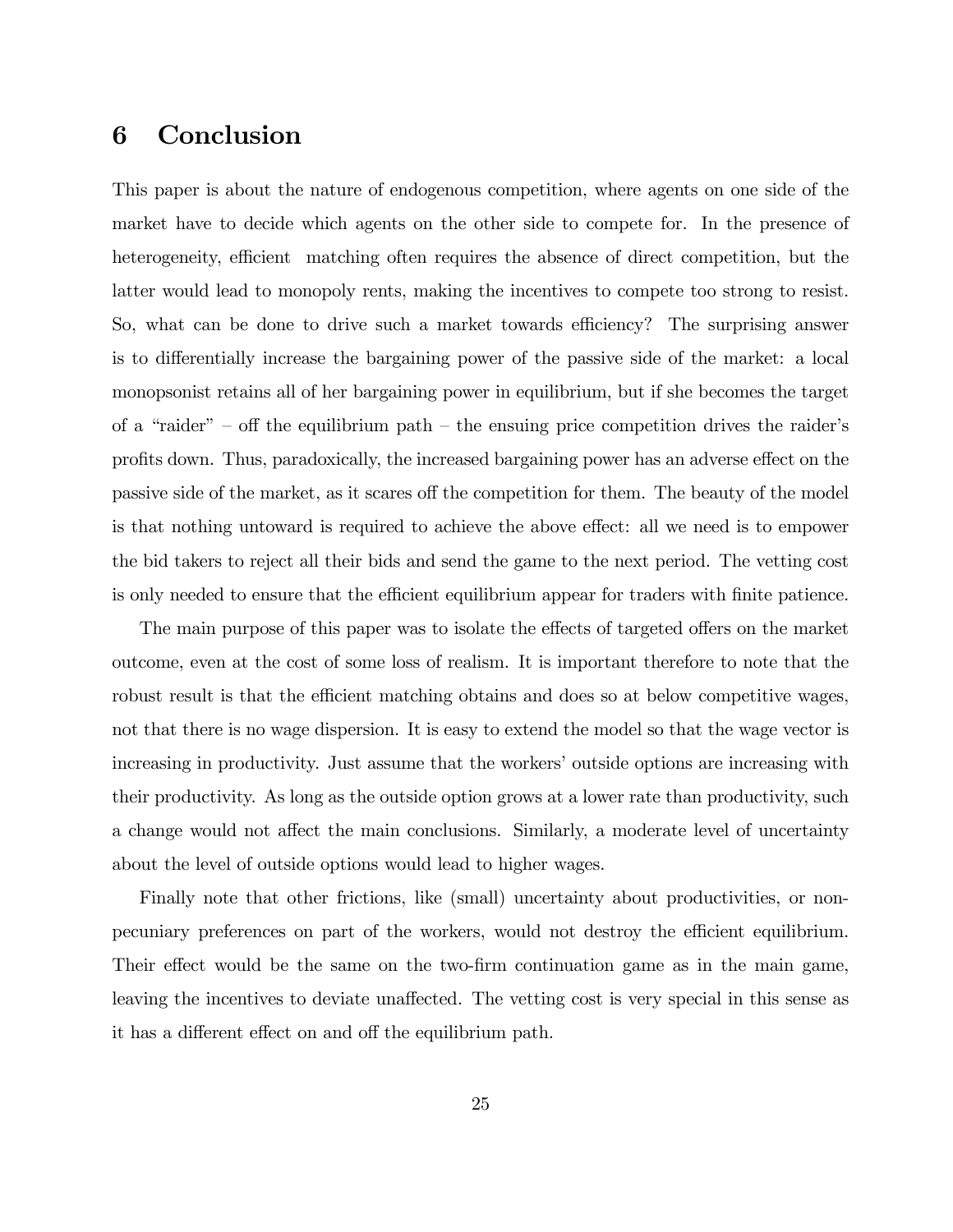## References

- [1] Bulow, Jeremy and Jonathan Levin. 2006. "Matching and Price Competition." American Economic Review 96(3): 652-668.
- $[2]$  Butters, Gerard. 1977. "Equilibrium Distribution of Sales and Advertising Prices." Review of Economic Studies 44(October): 465-491.
- [3] Crawford, Vincent P. and Elsie Marie Knoer. 1981. "Job Matching with Heterogeneous Jobs and Workers."  $Econometrica$  49(2): 437-450.
- [4] De Fraja, Gianni and József Sákovics. 2001. "Walras Retrouvé: Decentralized Trading Mechanisms and the Competitive Price." Journal of Political Economy 109(4): 842-863.
- [5] Diamond, Peter A., 1971. "A Model of Price Adjustment." *Journal of Economic Theory*  $3: 156-168.$
- [6] Kojima, Fuhito. 2007. "Matching and Price Competition: Comment." American Economic Review 97(3): 1027-1031.
- [7] Konishi, Hideo and Margarita Sapozhnikov. 2008. "Decentralized Matching Markets with Endogenous Salaries." Games and Economic Behavior 64(1) (September): 193-218.
- [8] McAfee, R. Preston. 1993. "Mechanism design by competing sellers." Econometrica 61(6): 1281-1312.
- [9] Montgomery, James D., 1991. "Equilibrium Wage Dispersion and Interindustry Wage Differentials." Quarterly Journal of Economics 106(1): 163-179.
- [10] Peters, Michael. 1991. "Ex Ante Price Offers in Matching Games: Non-Steady States." Econometrica 59(5) (September): 1425-1454.
- [11] Rogerson, Richard, Shimer, Robert and Randall Wright. 2005. "Search-Theoretic Models of the Labor Market: A Survey." Journal of Economic Literature 43(4) (December): 959-988.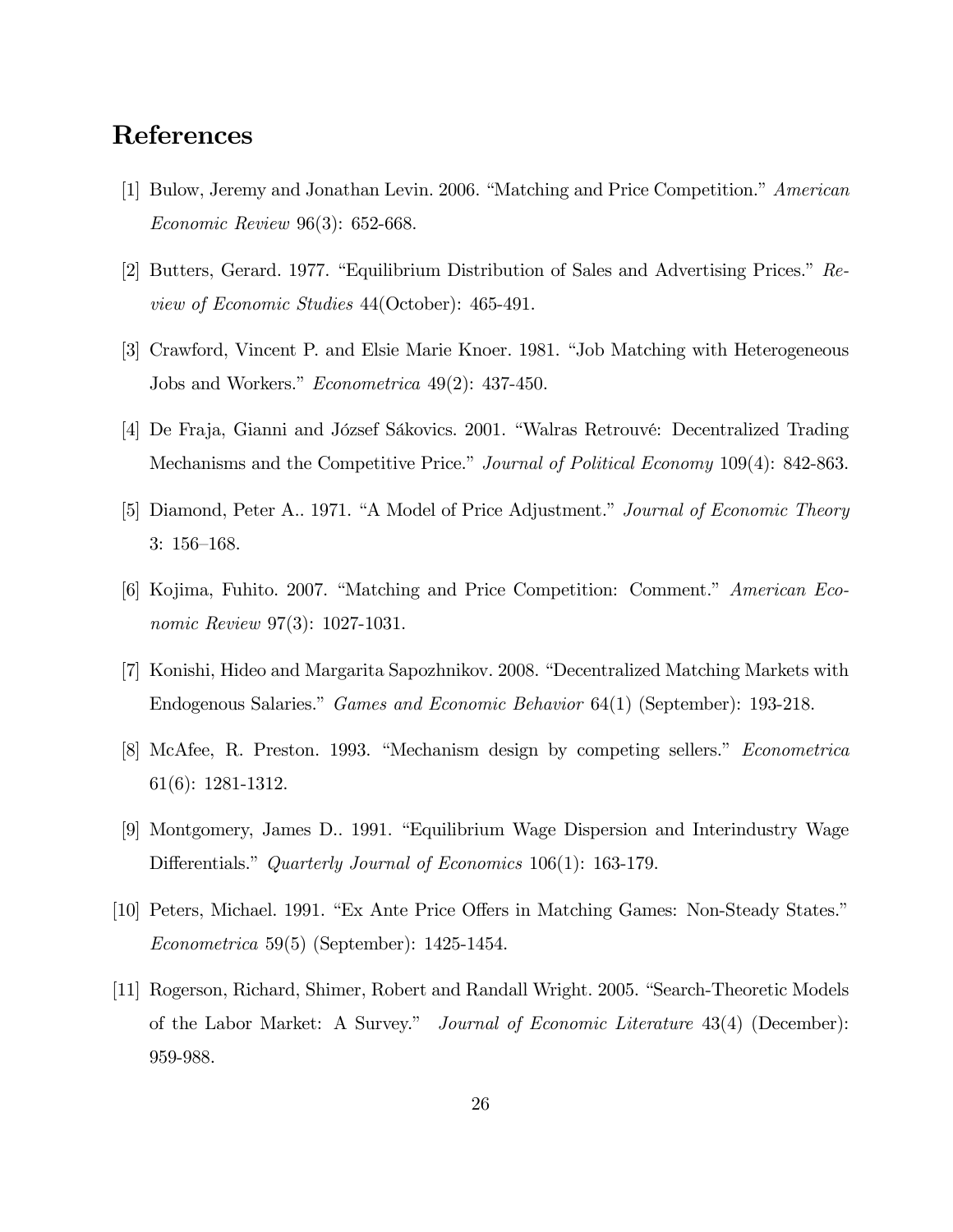- [12] Shi, Shouyong. 2001. "Frictional Assignment. I. Efficiency." *Journal of Economic Theory* 98 (June):  $232-60$ .
- [13] Shimer, Robert. 2007. "Mismatch." American Economic Review 97(4): 1074-1101.

## 7 Mathematical Appendix

## 7.1 Intermediate steps to get to (10) from (9):

Dividing across by the common factor in (9), we have

$$
\frac{\underline{w}}{\delta (p_{Ll} - c) (1 - \delta) (p_{Hh} - \delta (p_{Hl} - c) - \widetilde{w})}
$$
\n
$$
= \frac{1}{p_{Lh} - \delta (p_{Ll} - c) - \underline{w}} \cdot \frac{\underline{w}}{p_{Hh} - \delta (p_{Hl} - c)} \cdot \frac{\underline{w}}{p_{Hh} - \delta (p_{Hl} - c) - \underline{w}} + \frac{\underline{w}}{\int_{\underline{w}}^{\widetilde{w}} \frac{x}{(p_{Hh} - \delta (p_{Hl} - c) - x) (p_{Lh} - \delta (p_{Ll} - c) - x)^2} dx + \int_{\underline{w}}^{\widetilde{w}} \frac{x}{(p_{Hh} - \delta (p_{Hl} - c) - x)^2 (p_{Lh} - \delta (p_{Ll} - c) - x)} dx.
$$

Using that  $\int \frac{x}{(a-x)^2}$  $\frac{x}{(a-x)^2(b-x)}dx = \frac{b\ln\frac{a-x}{b-x}}{(a-b)^2} - \frac{a}{(a-b)(a-x)}$  $\frac{a}{(a-b)(a-x)}$  the equation becomes  $\frac{\omega}{\delta(p_{Ll}-c)(1-\delta)(p_{Hh}-\delta(p_{Hl}-c)-\widetilde{\omega})}-\frac{\omega^2}{(p_{Lh}-\delta(p_{Ll}-c)-\underline{w})(p_{Hh}-\delta(p_{Hl}-c))(p_{Hh}-\delta(p_{Hl}-c)-\underline{w})}=$  $\frac{p_{Hh}-\delta(p_{Hl}-c)}{p_{Hh}-p_{Hh}-c}$  $(p_{Hh}-p_{Lh}-\delta(p_{Hl}-p_{Ll}))^2$  $\left(\ln \frac{p_{Lh}-\delta(p_{Ll}-c)-\widetilde{w}}{p_{Hh}-\delta(p_{Hl}-c)-\widetilde{w}}-\ln \frac{p_{Lh}-\delta(p_{Ll}-c)-\underline{w}}{p_{Hh}-\delta(p_{Hl}-c)-\underline{w}}\right)$  $+$  $p_{Lh}-\delta(p_{Ll}-c)$  $\frac{1}{p_{Lh}-p_{Hh}+\delta(p_{Hl}-p_{Ll})}$ .  $\left(\frac{1}{p_{Lh}-\delta(p_{Ll}-c)-\underline{w}}-\frac{1}{p_{Lh}-\delta(p_{Lh})} \right)$  $p_{Lh}-\delta(p_{Ll}-c)-\widetilde{w}$  $+$  $p_{Lh}-\delta(p_{Ll}-c)$  $(p_{Hh}-p_{Lh}-\delta(p_{Hl}-p_{Ll}))^2$  $\int_{\theta}^{\infty} \ln \frac{p_{Hh} - \delta(p_{Hl} - c) - \tilde{w}}{p_{Lh} - \delta(p_{Ll} - c) - \tilde{w}} - \ln \frac{p_{Hh} - \delta(p_{Hl} - c) - \underline{w}}{p_{Lh} - \delta(p_{Ll} - c) - \underline{w}}$  $+$  $p_{Hh}-\delta(p_{Hl}-c)$  $\frac{p_{Hh}-p_{Lh}-\delta(p_{Hl}-p_{Ll})}{p_{Hh}-p_{Lh}-\delta(p_{Hl}-p_{Ll})}$ .  $\left(\frac{1}{p_{Hh}-\delta(p_{Hl}-c)-\underline{w}}-\frac{1}{p_{Hh}-\delta(p_{Hh}-\delta(p_{Hh}-c))}\right)$  $p_{Hh} - \delta(p_{Hl} - c) - \widetilde{w}$  $\overline{)}$  =  $p_{Hh}-\delta(p_{Hl}-c)$  $\frac{p_{Hh}-\delta(p_{Hl}-c)}{(p_{Hh}-p_{Lh}-\delta(p_{Hl}-p_{Ll}))^2}\ln\frac{(p_{Lh}-\delta(p_{Ll}-c)-\widetilde{w})(p_{Hh}-\delta(p_{Hl}-c)-\underline{w})}{(p_{Hh}-\delta(p_{Hl}-c)-\widetilde{w})(p_{Lh}-\delta(p_{Ll}-c)-\underline{w})}+$  $p_{Lh}-\delta(p_{Ll}-c)$  $\frac{p_{Lh}-\delta(p_{Ll}-c)}{p_{Lh}-p_{Hh}+\delta(p_{Hl}-p_{Ll})}\cdot\frac{\underline{w}-w}{(p_{Lh}-\delta(p_{Ll}-c)-\underline{w})(p_{Lh}-\delta(p_{Ll}-c)-\widetilde{w})}+$  $\underline{w}-\widetilde{w}$  $p_{Lh}-\delta(p_{Ll}-c)$  $\frac{p_{Lh}-\delta(p_{Ll}-c)}{(p_{Hh}-p_{Lh}-\delta(p_{Hl}-p_{Ll}))^2}\ln\frac{(p_{Hh}-\delta(p_{Hl}-c)-\widetilde{w})(p_{Lh}-\delta(p_{Ll}-c)-\underline{w})}{(p_{Lh}-\delta(p_{Hl}-c)-\widetilde{w})(p_{Hh}-\delta(p_{Hl}-c)-\underline{w})}+$  $\frac{p_{Hh}-\delta(p_{Hl}-c)}{s}$  .  $\frac{w-\widetilde{w}}{s}$  $\frac{w-w}{p_{Hh}-p_{Lh}-\delta(p_{Hl}-p_{Ll})}\cdot\frac{w-w}{(p_{Hh}-\delta(p_{Hl}-c)-w)(p_{Hh}-\delta(p_{Hl}-c)-\widetilde{w})}=$ 1  $\frac{1}{p_{Hh}-p_{Lh}-\delta(p_{Hl}-p_{Ll})}\ln\frac{(p_{Lh}-\delta(p_{Ll}-c)-\widetilde{w})(p_{Hh}-\delta(p_{Hl}-c)-\underline{w})}{(p_{Hh}-\delta(p_{Hl}-c)-\widetilde{w})(p_{Lh}-\delta(p_{Ll}-c)-\underline{w})} \frac{w-\widetilde{w}}{p_{Hh}-p_{Lh}-\delta(p_{Hl}-p_{Ll})}$  $\left(\frac{p_{Lh}-\delta(p_{Ll}-c)}{(p_{Lh}-\delta(p_{Ll}-c)-\underline{w})(p_{Lh}-\delta(p_{Ll}-c)-\widetilde{w})}-\frac{p_{Hh}-\delta(p_{Hl}-c)}{(p_{Hh}-\delta(p_{Hl}-c)-\underline{w})(p_{Hh}-\delta(p_{Lh}-c)-\underline{w})(p_{Hh}-\delta(p_{Lh}-c)-\underline{w})(p_{Lh}-\delta(p_{Lh}-c)-\underline{w})(p_{Lh}-\delta(p_{Lh}-c)-\underline{w})(p_{Lh}-\delta(p_{Lh}-c)-\underline{w})(p_{Hh}-\delta(p_{Lh}-c)-\underline{w})(p_{Hh}-\delta(p$  $(p_{Hh}-\delta(p_{Hl}-c)-\underline{w})(p_{Hh}-\delta(p_{Hl}-c)-\widetilde{w})$ 

 $\big).$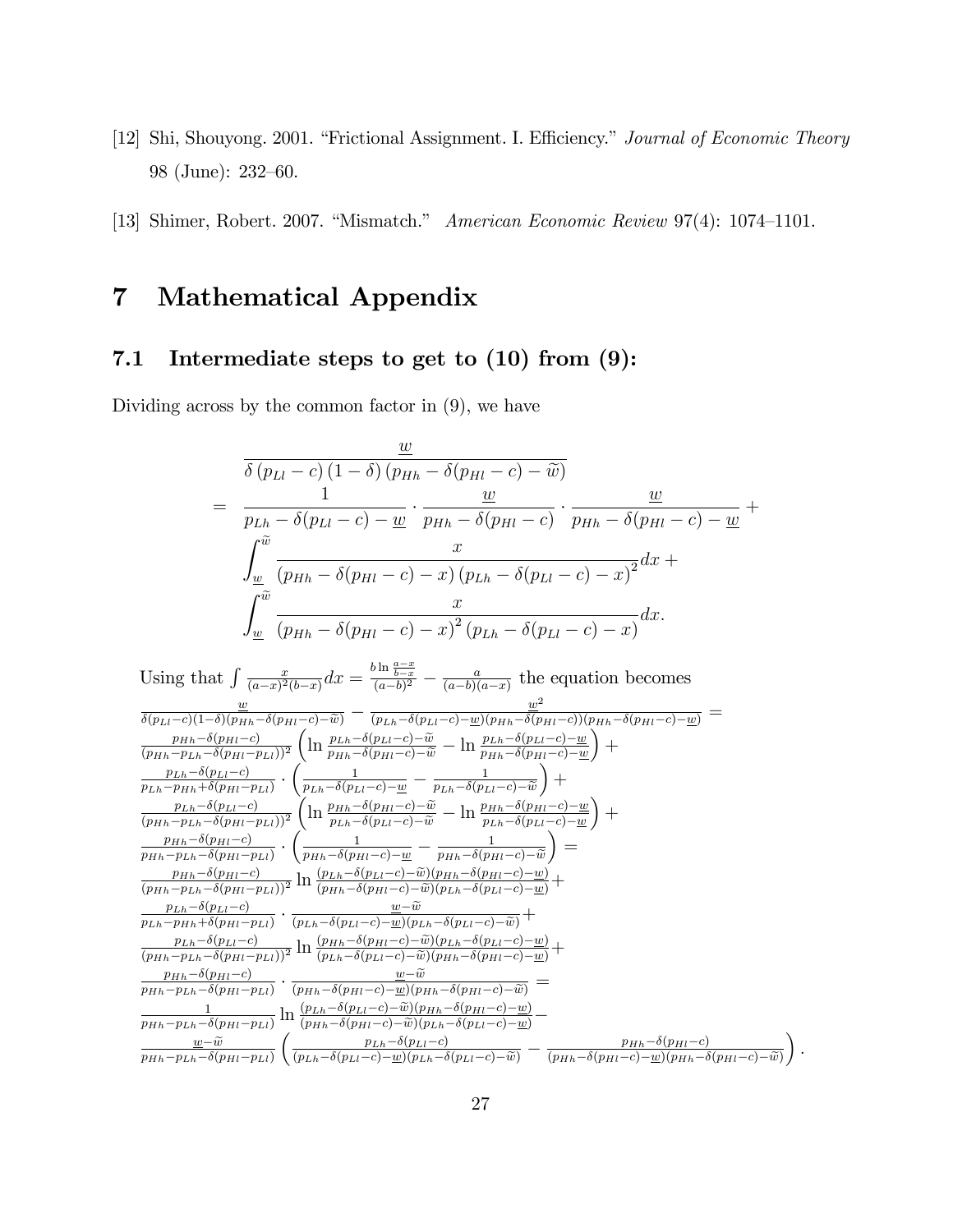Moving everything to the LHS and multiplying across by  $p_{Hh} - p_{Lh} - \delta(p_{Hl} - p_{Ll})$ , we obtain (10).

## 7.2 RHS of (10) is increasing on  $(-\infty, p_{Lh} - p_{Ll} + c)$

To enable Scientific Workplace, we eliminate the subindices, denoting  $p_{Hh}$  by H,  $p_{Lh}$  by h,  $p_{Ll}$  by L and  $p_{Hl}$  by l.

$$
\frac{x(H-h-\delta(l-L))}{\delta(L-c)(1-\delta)(H-\delta(l-c)-c-h+L)} - \frac{x^2(H-h-\delta(l-L))}{(h-\delta(L-c)-x)(H-\delta(l-c)-x)(H-\delta(l-c))} - \frac{H-\delta(l-c)}{(H-\delta(l-c)-x)(H-\delta(l-c)-x)(H-\delta(l-c))} - \frac{H-\delta(l-c)}{(H-\delta(l-c)-h+L-c)(H-\delta(l-c)-x)(H-\delta(l-c)-h+L-c)}) - \frac{H-\delta(l-c)}{(H-\delta(l-c)-h+L-c)(H-\delta(l-c)-x)} - \frac{H-\delta(l-c)}{(H-\delta(l-c)-h+L-c)(H-\delta(l-c)-x)} - \frac{H-\delta(l-c)}{x(H-\delta(l-c)(1-\delta)(H-\delta(l-c)-x))} - \frac{H-\delta(l-1)}{x(H-\delta(l-c)(1-\delta)(H-\delta(l-c)-x))} - \frac{H-\delta(l-1)}{x(H-\delta(l-c)-x)(H-\delta(l-c))} - \frac{H-\delta(l-1)}{x(H-\delta-l\delta)(H-\delta-l\delta)} - \frac{H-\delta(l-1)}{x(H-\delta-l\delta)(H-\delta(l-1))} - \frac{H-\delta(l-1)}{x(H-\delta-l\delta)(H-\delta(l-1))} - \frac{H-\delta(l-1)}{x(H-\delta-l\delta)(H-\delta(l-1))} - \frac{H-\delta(l-1)}{x(H-\delta(l-1))} - \frac{H-\delta(l-1)}{(H-\delta(l-1)-\delta)(H-\delta(l-2))} - \frac{H-\delta(l-1)}{x(H-\delta(l-1))} - \frac{H-\delta(l-1)}{x(H-\delta(l-1))} - \frac{H-\delta(l-1)}{x(H-\delta(l-1))} - \frac{H-\delta(l-1)}{x(H-\delta(l-1))} - \frac{H-\delta(l-1)}{x(H-\delta(l-1))} - \frac{H-\delta(l-1)}{x(H-\delta(l-1))} - \frac{H-\delta(l-1)}{x(H-\delta(l-1))} - \frac{H-\delta(l-1)}{x(H-\delta(l-1))} - \frac{H-\delta(l-1)}{x(H-\delta(l-1))} - \frac{H-\delta(l-1)}{x(H-\delta(l-1))} - \frac{H-\delta(l-1)}{x(H-\delta(l-1))} - \frac{H-\delta(l-1)}{x(H-\delta(l-1))} - \frac{H-\delta(l-1)}{x(H-\delta(l-1))} - \frac{H-\delta(l-1)}{x(H-\delta)(H-\delta)} - \frac{H-\delta(l-
$$

Putting the terms together and dividing by  $H - h + L\delta - l\delta > 0$ , (recall that  $H - h > l - L$ by  $(1)$ :

$$
-\frac{1}{\delta(\delta-1)(L-c)}\frac{1}{H+L-c-h+c\delta-l\delta} + \frac{x}{H+c\delta-l\delta}\frac{1}{(H-x+c\delta-l\delta)^2(h-x-L\delta+c\delta)^2}
$$
\n
$$
\begin{pmatrix}\nHx - 2Hh - 2c^2\delta^2 + hx + 2HL\delta - 2Hc\delta - Lx\delta - 2ch\delta + 2hl\delta + 2cx\delta - lx\delta - 2x\delta + 2Lc\delta^2 - 2Ll\delta^2 + 2cl\delta^2 \\
2cx\delta - lx\delta + 2Lc\delta^2 - 2Ll\delta^2 + 2cl\delta^2 \\
+ \frac{c^2\delta^2 + Hh - x^2 - HL\delta + Hc\delta + ch\delta - hl\delta - Lc\delta^2 + Ll\delta^2 - cl\delta^2}{(H-x+c\delta-l\delta)(h-x-L\delta+c\delta)}.\n\end{pmatrix}
$$

Note that the last term is decreasing in  $x$ . Therefore we can bound it from below by substituting the largest possible  $x = h - L + c$ . The last term then becomes

 $-\frac{1}{(H+L-c-h+c\delta-1)}$  $\frac{1}{(H+L-c-h+c\delta-l\delta)(1-\delta)(L-c)}$ . Adding it to the first term, we have  $\frac{1}{\delta(L-c)(H+L-c-h+c\delta-l\delta)}$ . This is positive as long as  $H + L - c - h + c\delta - l\delta > 0$ , which holds by (1) and the fact that  $c <$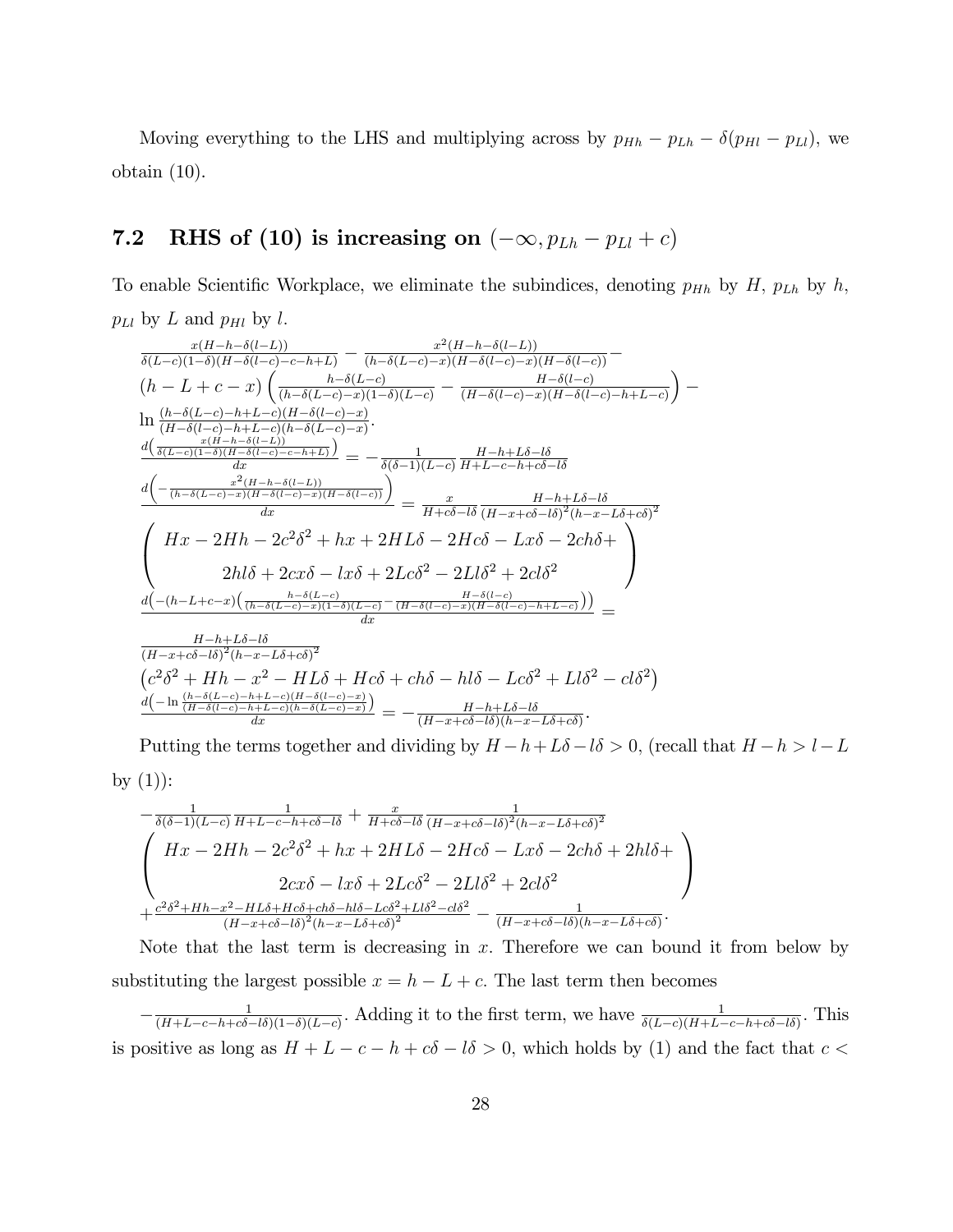$$
\min\{H, L, h, l\}. We can multiply the rest of the terms by  $(H - x + c\delta - l\delta)^2 (h - x - L\delta + c\delta)^2$ :  
\n
$$
\frac{x}{H + c\delta - l\delta} \cdot \left[2\delta^2 (L - c)(c - l) + 2\delta (H(L - c) + h(l - c)) + x\delta (2c - l - L) + x(h + H) - 2hH\right] + \delta^2 (L - c)(l - c) - \delta (H(L - c) + h(l - c)) + Hh - x^2 =
$$
\n
$$
\left[\delta^2 (L - c)(l - c) - \delta (H(L - c) + h(l - c)) + Hh\right] \left[1 - \frac{2x}{H + c\delta - l\delta}\right] +
$$
\n
$$
x^2 \left[\frac{\delta(2c - l - L) + h + H}{H + c\delta - l\delta} - 1\right] = (h - \delta(L - c))(H - \delta(l - c) - 2x + \frac{x^2}{H + c\delta - l\delta})
$$
$$

The first term is positive, the second is positive if  $x < H - \delta(l - c)$ . Finally, note that  $H - \delta(l - c) > H - l + c > h - L + c$ , by (1) and (2). Q.E.D.

## 7.3 RHS of (10) is negative at  $x = 0$ .

$$
\begin{bmatrix}\n\frac{x(H-h-\delta(l-L))}{\delta(L-c)(1-\delta)(H-\delta(l-c)-c-h+L)} - \frac{x^2(H-h-\delta(l-L))}{(h-\delta(L-c)-x)(H-\delta(l-c)-x)(H-\delta(l-c))} \\
(h-L+c-x)\left(\frac{h-\delta(L-c)}{(h-\delta(L-c)-x)(1-\delta)(L-c)} - \frac{H-\delta(l-c)}{(H-\delta(l-c)-x)(H-\delta(l-c)-h+L-c)}\right) - \frac{h}{(H-\delta(l-c)-h+L-c)(H-\delta(l-c)-x)} \\
\frac{h}{(H-\delta(l-c)-h+L-c)(h-\delta(L-c)-x)}\n\frac{\left(\frac{h-\delta(L-c)-h+L-c}{(H-\delta(l-c)-h+L-c)(h-\delta(L-c)-x)}\right)}{\left(\frac{1}{(\delta-1)(L-c)} + \frac{1}{H+L-c-h+\delta(c-l)}\right)(c-L+h) - \ln\left(-\frac{H+\delta(c-l)}{h-\delta(L-c)}\frac{c-L+\delta(L-c)}{H+L-c-h+\delta(c-l)}\right)}.\n\end{bmatrix}
$$

Now recall that  $\ln y \ge 1-1/y$ . Hence, the above no more than

$$
\left(\frac{1}{(\delta-1)(L-c)} + \frac{1}{H+L-c-h+\delta(c-l)}\right)(c-L+h) - \left(1 + \frac{h-\delta(L-c)}{H+\delta(c-l)}\frac{H+L-c-h+\delta(c-l)}{(\delta-1)(L-c)}\right) = \frac{c-L+h}{(\delta-1)(L-c)} - \frac{H+\delta(c-l)}{H+L-c-h+\delta(c-l)} - \left(\frac{h-\delta(L-c)}{H+\delta(c-l)}\frac{H+L-c-h+\delta(c-l)}{(\delta-1)(L-c)}\right).
$$
\nMultiplying across by  $(L-c)$   $(1-\delta) > 0$  we get\n
$$
L-c-h - \frac{(H+\delta(c-l))(L-c)(1-\delta)}{H+L-c-h+\delta(c-l)} + \frac{h-\delta(L-c)}{H+\delta(c-l)}\left(H+L-c-h+\delta(c-l)\right) =
$$
\n
$$
(L-c) (1-\delta) \left[1 - \frac{H+\delta(c-l)}{H+L-c-h+\delta(c-l)}\right] + \frac{h-\delta(L-c)}{H+\delta(c-l)}\left(L-c-h\right) =
$$
\n
$$
(L-c) (1-\delta) \frac{L-c-h}{H+L-c-h+\delta(c-l)} + \frac{h-\delta(L-c)}{H+\delta(c-l)}\left(L-c-h\right) =
$$
\n
$$
(L-c-h) \left[\frac{(L-c)(1-\delta)}{H+L-c-h+\delta(c-l)} + \frac{h-\delta(L-c)}{H+\delta(c-l)}\right],
$$

the first term is clearly negative, while the second is positive. Q.E.D.

# 7.4 RHS of (10) is positive at  $x = p_{Lh} - p_{Ll} + c$ .

$$
\begin{bmatrix}\n\frac{x(H-h-\delta(l-L))}{\delta(L-c)(1-\delta)(H-\delta(l-c)-c-h+L)} - \frac{x^2(H-h-\delta(l-L))}{(h-\delta(L-c)-x)(H-\delta(l-c)-x)(H-\delta(l-c))} \\
(h-L+c-x)\left(\frac{h-\delta(L-c)}{(h-\delta(L-c)-x)(1-\delta)(L-c)} - \frac{H-\delta(l-c)}{(H-\delta(l-c)-x)(H-\delta(l-c)-h+L-c)}\right) - \frac{h-\delta(l-c)}{(H-\delta(l-c)-h+L-c)(H-\delta(l-c)-x)}\n\end{bmatrix}_{x=h-L+c}
$$